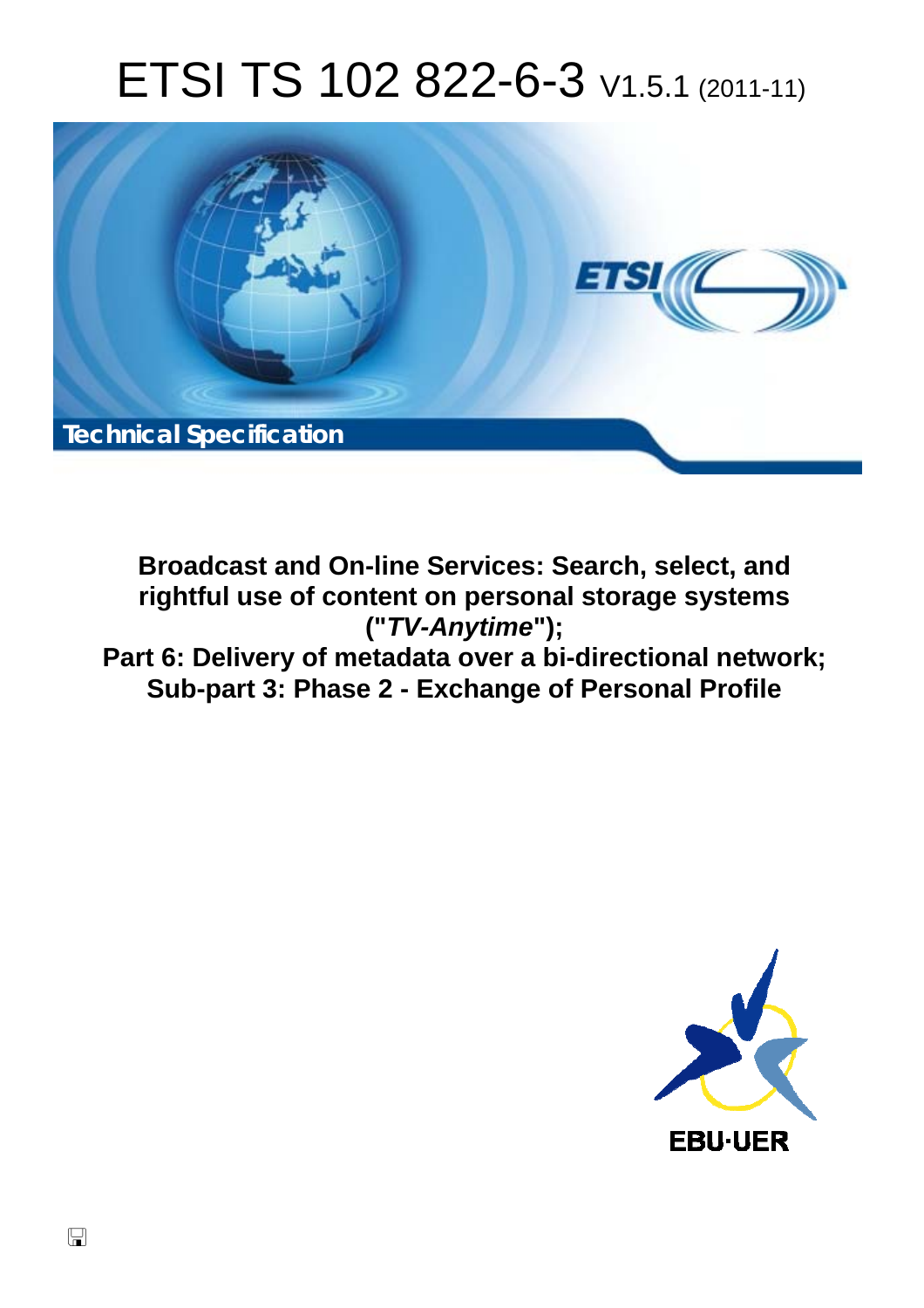Reference

RTS/JTC-TVA-62-06-03

Keywords broadcasting, content, service, TV, video

#### *ETSI*

#### 650 Route des Lucioles F-06921 Sophia Antipolis Cedex - FRANCE

Tel.: +33 4 92 94 42 00 Fax: +33 4 93 65 47 16

Siret N° 348 623 562 00017 - NAF 742 C Association à but non lucratif enregistrée à la Sous-Préfecture de Grasse (06) N° 7803/88

#### *Important notice*

Individual copies of the present document can be downloaded from: [http://www.etsi.org](http://www.etsi.org/)

The present document may be made available in more than one electronic version or in print. In any case of existing or perceived difference in contents between such versions, the reference version is the Portable Document Format (PDF). In case of dispute, the reference shall be the printing on ETSI printers of the PDF version kept on a specific network drive within ETSI Secretariat.

Users of the present document should be aware that the document may be subject to revision or change of status. Information on the current status of this and other ETSI documents is available at <http://portal.etsi.org/tb/status/status.asp>

If you find errors in the present document, please send your comment to one of the following services: [http://portal.etsi.org/chaircor/ETSI\\_support.asp](http://portal.etsi.org/chaircor/ETSI_support.asp)

#### *Copyright Notification*

No part may be reproduced except as authorized by written permission. The copyright and the foregoing restriction extend to reproduction in all media.

> © European Telecommunications Standards Institute 2011. © European Broadcasting Union 2011. All rights reserved.

**DECT**TM, **PLUGTESTS**TM, **UMTS**TM and the ETSI logo are Trade Marks of ETSI registered for the benefit of its Members. **3GPP**TM and **LTE**™ are Trade Marks of ETSI registered for the benefit of its Members and of the 3GPP Organizational Partners. **GSM**® and the GSM logo are Trade Marks registered and owned by the GSM Association.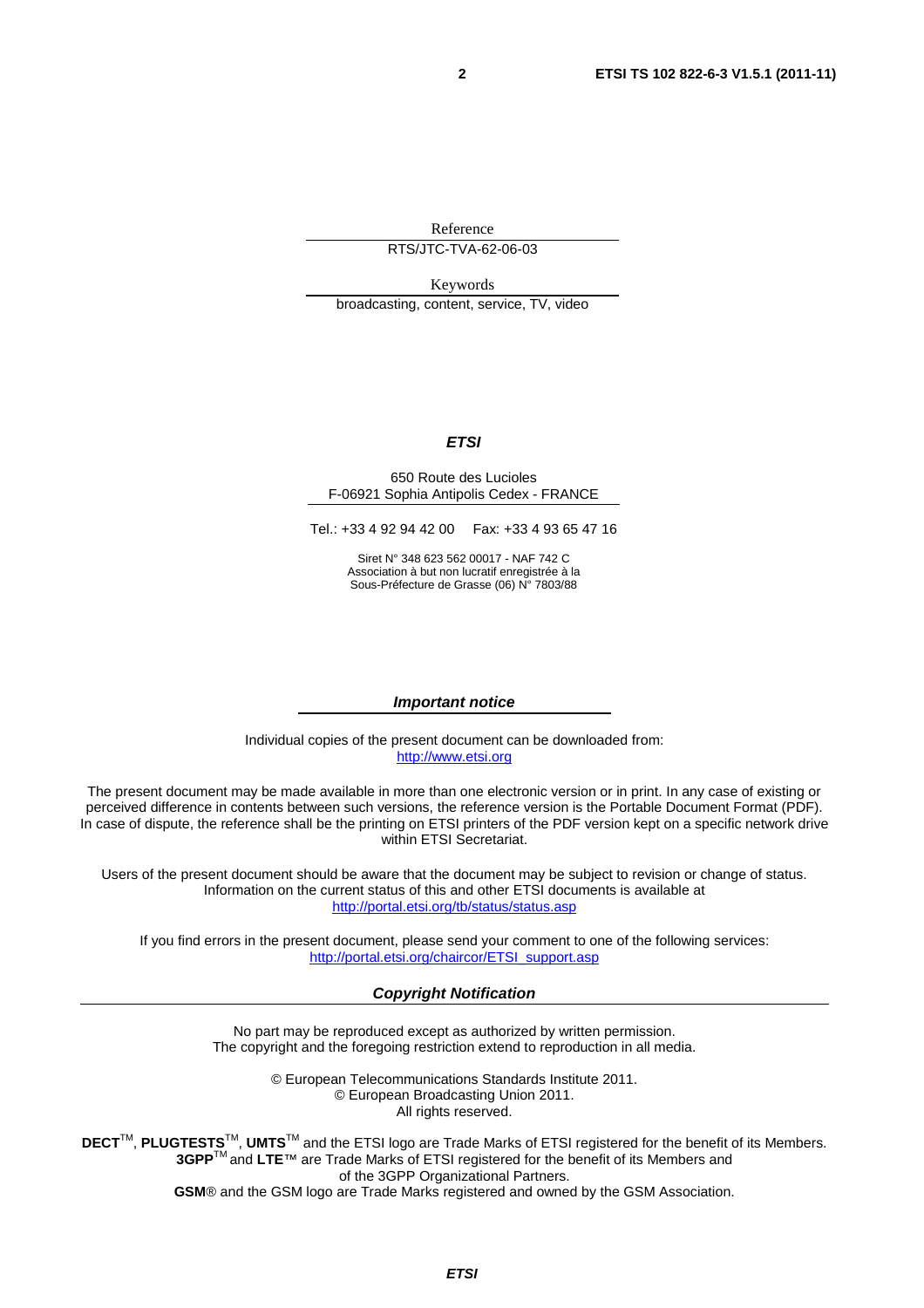# Contents

| 1                     |                               |  |
|-----------------------|-------------------------------|--|
| 2                     |                               |  |
| 2.1                   |                               |  |
| 2.2                   |                               |  |
| 3                     |                               |  |
| 3.1                   |                               |  |
| 3.2                   |                               |  |
|                       |                               |  |
| $\overline{4}$<br>4.1 |                               |  |
| 4.2                   |                               |  |
| 4.3                   |                               |  |
|                       |                               |  |
| 5<br>5.1              |                               |  |
| 5.1.1                 |                               |  |
| 5.1.2                 |                               |  |
| 5.1.3                 |                               |  |
| 5.1.4                 |                               |  |
| 5.1.5                 |                               |  |
| 5.1.6                 |                               |  |
| 5.2                   |                               |  |
| 5.2.1<br>5.2.2        |                               |  |
| 5.2.3                 |                               |  |
| 5.3                   |                               |  |
| 5.3.1                 |                               |  |
| 5.3.2                 |                               |  |
| 5.3.3                 |                               |  |
| 6                     |                               |  |
| 6.1                   |                               |  |
| 6.1.1                 |                               |  |
| 6.1.2                 |                               |  |
| 6.1.3                 |                               |  |
| 6.1.4                 |                               |  |
| 6.1.5<br>6.2          |                               |  |
|                       |                               |  |
|                       | <b>Annex A (normative):</b>   |  |
| A.1                   |                               |  |
| A.2                   |                               |  |
|                       | <b>Annex B</b> (informative): |  |
| B.1                   |                               |  |
| B.2                   |                               |  |
| B.3                   |                               |  |
| B.4                   |                               |  |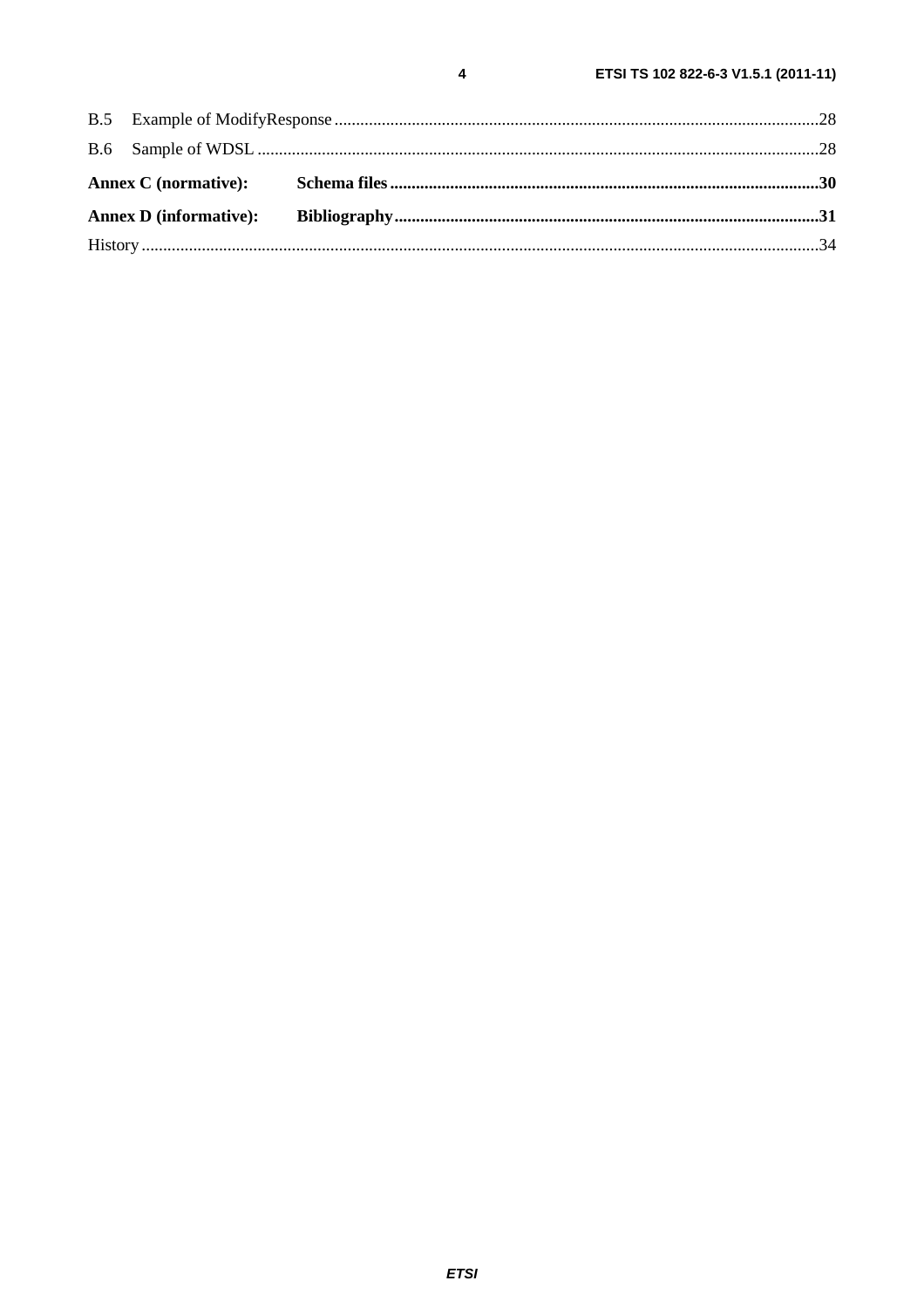### Intellectual Property Rights

IPRs essential or potentially essential to the present document may have been declared to ETSI. The information pertaining to these essential IPRs, if any, is publicly available for **ETSI members and non-members**, and can be found in ETSI SR 000 314: *"Intellectual Property Rights (IPRs); Essential, or potentially Essential, IPRs notified to ETSI in respect of ETSI standards"*, which is available from the ETSI Secretariat. Latest updates are available on the ETSI Web server [\(http://ipr.etsi.org](http://webapp.etsi.org/IPR/home.asp)).

Pursuant to the ETSI IPR Policy, no investigation, including IPR searches, has been carried out by ETSI. No guarantee can be given as to the existence of other IPRs not referenced in ETSI SR 000 314 (or the updates on the ETSI Web server) which are, or may be, or may become, essential to the present document.

### Foreword

This Technical Specification (TS) has been produced by Joint Technical Committee (JTC) Broadcast of the European Broadcasting Union (EBU), Comité Européen de Normalisation ELECtrotechnique (CENELEC) and the European Telecommunications Standards Institute (ETSI).

NOTE: The EBU/ETSI JTC Broadcast was established in 1990 to co-ordinate the drafting of standards in the specific field of broadcasting and related fields. Since 1995 the JTC Broadcast became a tripartite body by including in the Memorandum of Understanding also CENELEC, which is responsible for the standardization of radio and television receivers. The EBU is a professional association of broadcasting organizations whose work includes the co-ordination of its members' activities in the technical, legal, programme-making and programme-exchange domains. The EBU has active members in about 60 countries in the European broadcasting area; its headquarters is in Geneva.

European Broadcasting Union CH-1218 GRAND SACONNEX (Geneva) Switzerland Tel: +41 22 717 21 11 Fax: +41 22 717 24 81

The present document is part 6, sub-part 3 of a multi-part deliverable covering Broadcast and On-line Services: Search, select and rightful use of content on personal storage systems ("*TV-Anytime*"), as identified below:

- Part 1: "Benchmark Features";
- Part 2: "Phase 1 System description";
- Part 3: "Metadata";
- Part 4: "Phase 1 Content referencing":
- Part 5: "Rights Management and Protection (RMP)";
- **Part 6: "Delivery of metadata over a bi-directional network":** 
	- Sub-part 1: "Service and transport";
	- Sub-part 2: "Phase 1 Service discovery";

#### **Sub-part 3: "Phase 2 - Exchange of Personal Profile";**

- Part 7: "Bi-directional metadata delivery protection";
- Part 8: "Phase 2 Interchange Data Format";
- Part 9: "Phase 2 Remote Programming".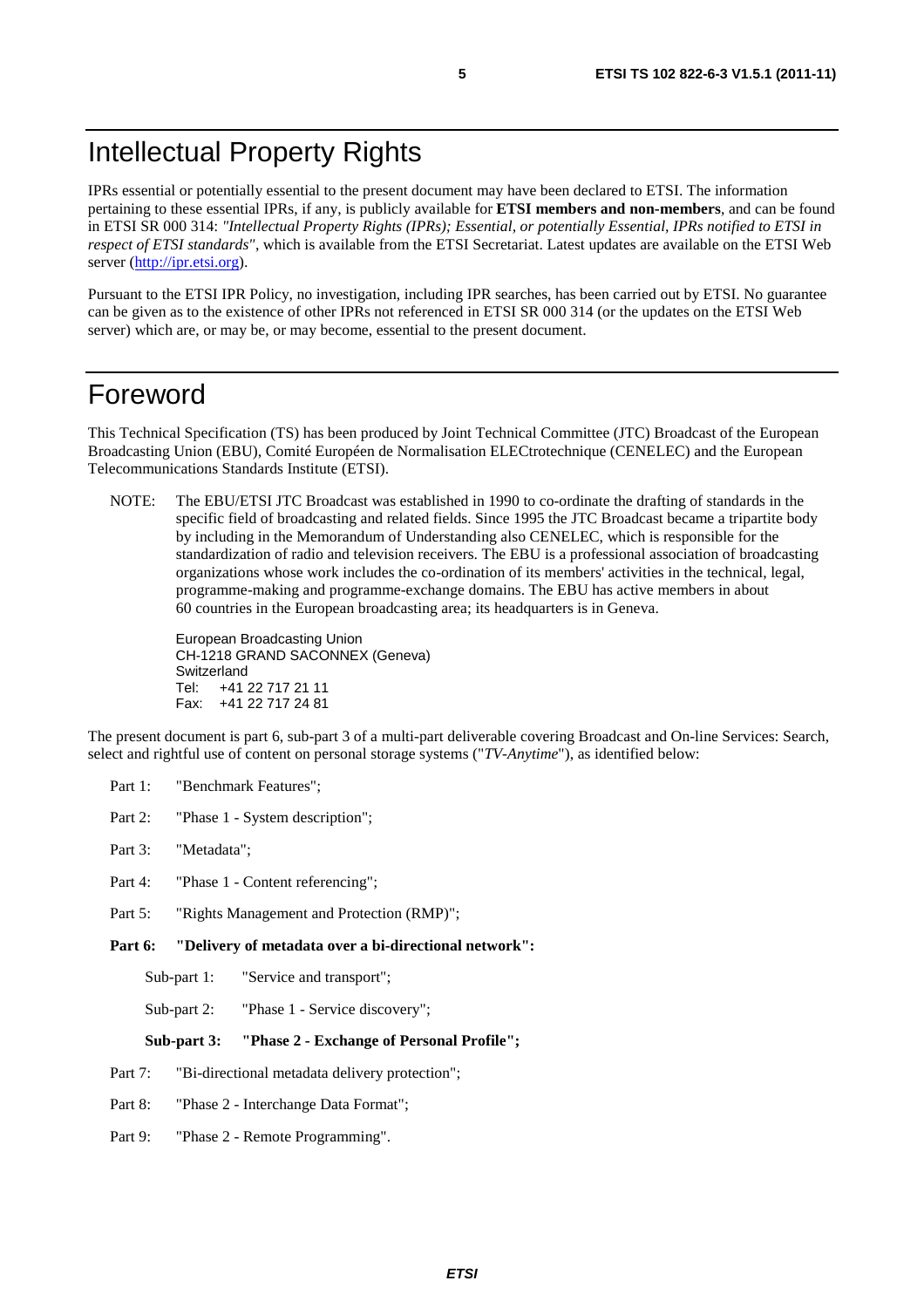### Introduction

"*TV-Anytime*" (TVA) is a full and synchronized set of specifications established by the *TV-Anytime* Forum. TVA features enable the search, selection, acquisition and rightful use of content on local and/or remote personal storage systems from both broadcast and online services.

TS 102 822-1 [1] and TS 102 822-2 [2] set the context and system architecture in which the standards for Metadata, Content referencing, Bi-directional metadata and Metadata protection are to be implemented in the *TV-Anytime* environment. TS 102 822-1 [1] provides benchmark business models against which the *TV-Anytime* system architecture is evaluated to ensure that the specification enable key business applications. TS 102 822-2 [2] presents the *TV-Anytime* System Architecture. These two documents are placed ahead of the others for their obvious introductory value. These first two documents are largely informative, while the remainder of the series is normative.

The features are supported and enabled by the specifications for Metadata (TS 102 822-3-1 [3], TS 102 822-3-2 [4], TS 102 822-3-3 [5] and TS 102 822-3-4 [6]), Content Referencing (TS 102 822-4 [7]), Rights Management (TS 102 822-5-1 [8] and TS 102 822-5-2 [9]), Bi-directional Metadata Delivery (TS 102 822-6-1 [10], TS 102 822-6-2 [11] and the present document) and Protection (TS 102 822-7 [12]), Interchange Data Format (TS 102 822-8 [13]) and Remote Programming (TS 102 822-9 [14]).

The present document covers the exchange of personal metadata, such as user preferences, usage history, demographic and other information.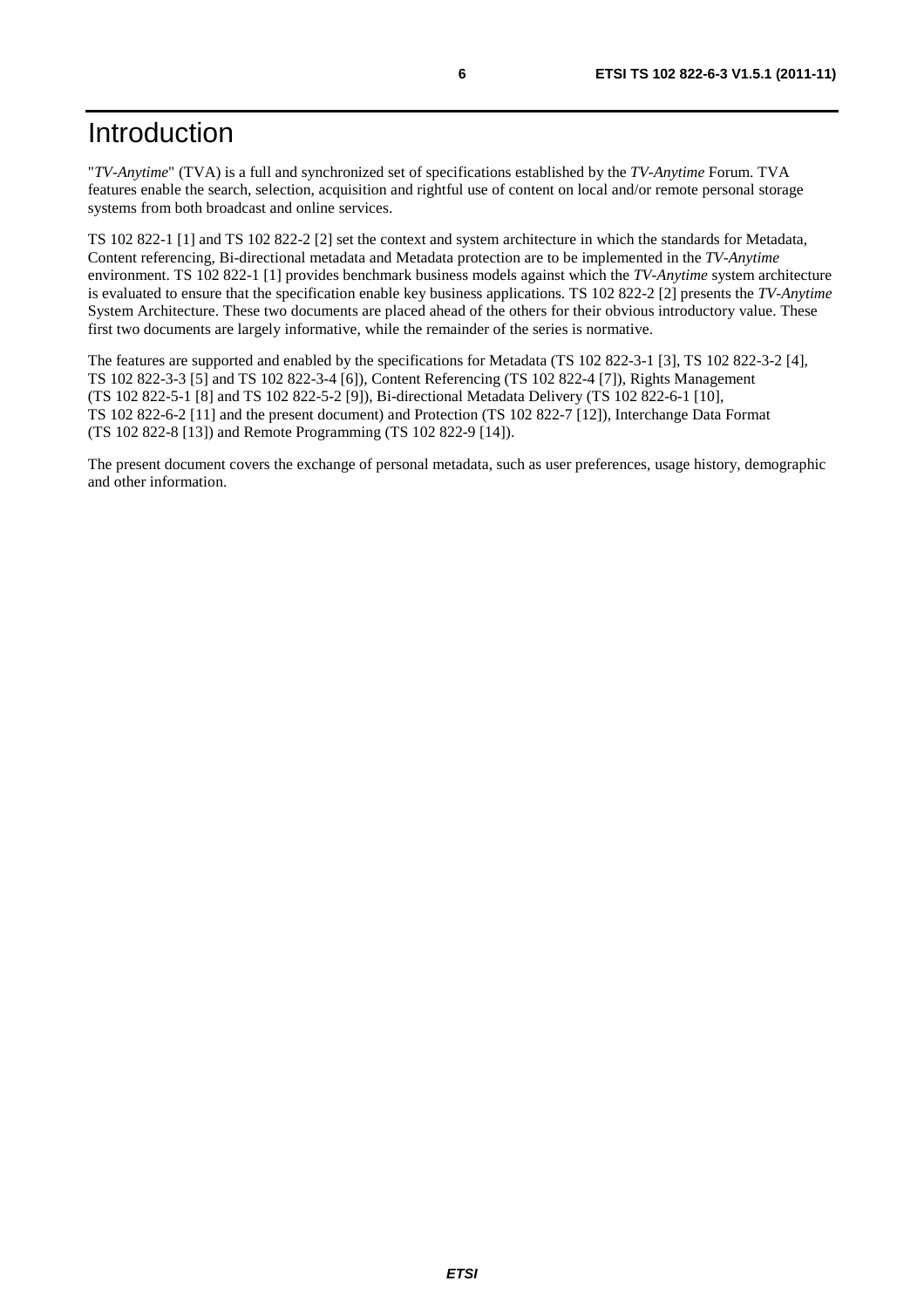### 1 Scope

The present Phase 2 document extends the scope for data exchange between users and content/service providers. The exchange of such user profiles offers a number of possible benefits to both consumers and service providers. For example, a personalized web-service in which a service provider provides the response of user's request using his consumer profile data in a secure environment, can offer the consumer a personally relevant content.

*TV-Anytime* Phase 1 and Phase 2 offers an evolutionary range of features which describe PDR (Personal Digital Recorder) usage models that the *TV-Anytime* standards facilitate.

The features are supported and enabled by the specifications for Metadata (TS 102 822-3-1 [3], TS 102 822-3-2 [4], TS 102 822-3-3 [5] and TS 102 822-3-4 [6]), Content Referencing (TS 102 822-4 [7]), Rights Management (TS 102 822-5-1 [8] and TS 102 822-5-2 [9]), Bi-directional Metadata Delivery (TS 102 822-6-1 [10], TS 102 822-6-2 [11] and the present document) and Protection (TS 102 822-7 [12]), Interchange Data Format (TS 102 822-8 [13]) and Remote Programming (TS 102 822-9 [14]).

These specifications enable search, select, acquire and rightful use of content on local and/or remote personal storage systems from both broadcast and online services.

Although *TV-Anytime* Phase 1 already provides a rich and varied set of metadata including user preferences and usage history to describe content and usage, the possibilities of exchanging this data were limited (TS 102 822-6-1 [10] and TS 102 822-6-2 [11]).

The exchange of personal data should be designed to support:

- Providers receiving data from a wide range of PDR devices from different users.
- Service providers receiving detailed and comprehensive user related data.
- Consumers confidence in the services (e.g. billing, tracking, monitoring).
- Consumers searching, selecting and acquiring content of their direct interest such as programmes with additional audio description services for improved access, or local news, or specific travel data.
- Consumers "carrying" their profiles and other personal data.
- Content providers and creators understanding their audiences better.
- Developing a wider range of t-Commerce (particularly PPV) and other network service business models.
- Maximizing the resources of a wide range of user appliances like a set-top-box or a PDA.

The present document describes mechanisms for requesting metadata from, and submitting user's personal profile data to, IP based web services. In the present document, these web services are termed "personalized services". The present document complements TS 102 822-6-1 [10], which specifies a client initiated means for requesting TV-Anytime metadata from IP-based metadata services and also provides detailed service scenarios.

### 2 References

References are either specific (identified by date of publication and/or edition number or version number) or non-specific. For specific references, only the cited version applies. For non-specific references, the latest version of the reference document (including any amendments) applies.

Referenced documents which are not found to be publicly available in the expected location might be found at [http://docbox.etsi.org/Reference.](http://docbox.etsi.org/Reference)

NOTE: While any hyperlinks included in this clause were valid at the time of publication ETSI cannot guarantee their long term validity.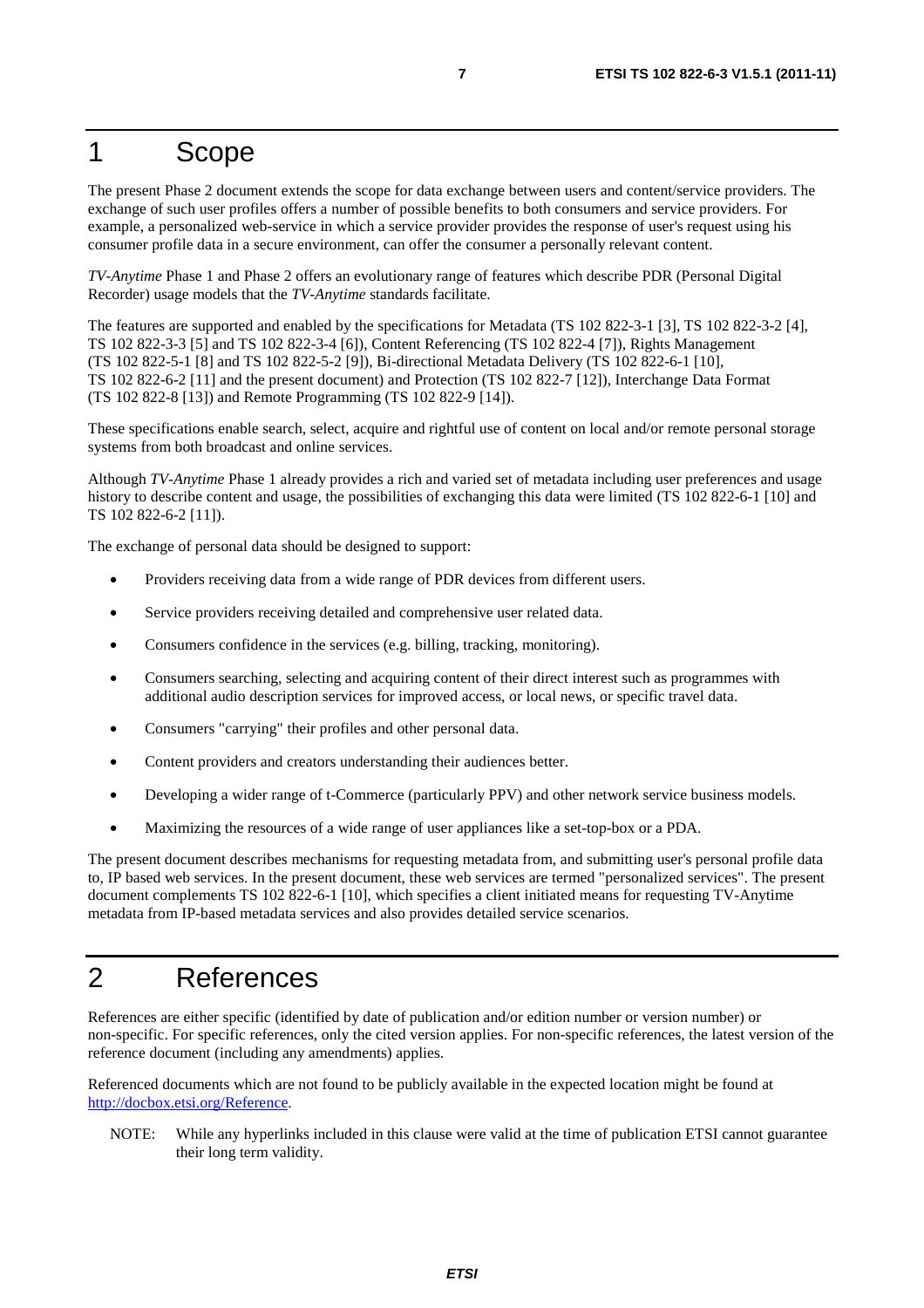### 2.1 Normative references

The following referenced documents are necessary for the application of the present document.

- [1] ETSI TS 102 822-1: "Broadcast and On-line Services: Search, select, and rightful use of content on personal storage systems ("TV-Anytime"); Part 1: Benchmark Features".
- [2] ETSI TS 102 822-2: "Broadcast and On-line Services: Search, select, and rightful use of content on personal storage systems ("TV-Anytime"); Part 2: Phase 1 - System description".
- [3] ETSI TS 102 822-3-1: "Broadcast and On-line Services: Search, select, and rightful use of content on personal storage systems ("TV-Anytime"); Part 3: Metadata; Sub-part 1: Phase 1 -Metadata schemas".
- [4] ETSI TS 102 822-3-2: "Broadcast and On-line Services: Search, select, and rightful use of content on personal storage systems ("TV-Anytime"); Part 3: Metadata; Sub-part 2: System aspects in a uni-directional environment".
- [5] ETSI TS 102 822-3-3: "Broadcast and On-line Services: Search, select, and rightful use of content on personal storage systems ("TV-Anytime"); Part 3: Metadata; Sub-part 3: Phase 2 - Extended Metadata Schema".
- [6] ETSI TS 102 822-3-4: "Broadcast and On-line Services: Search, select, and rightful use of content on personal storage systems ("TV-Anytime"); Part 3: Metadata; Sub-part 4: Phase 2 - Interstitial metadata".
- [7] ETSI TS 102 822-4: "Broadcast and On-line Services: Search, select, and rightful use of content on personal storage systems ("TV-Anytime"); Part 4: Phase 1 - Content referencing".
- [8] ETSI TS 102 822-5-1: "Broadcast and On-line Services: Search, select, and rightful use of content on personal storage systems ("TV-Anytime"); Part 5: Rights Management and Protection (RMP); Sub-part 1: Information for Broadcast Applications".
- [9] ETSI TS 102 822-5-2: "Broadcast and On-line Services: Search, select, and rightful use of content on personal storage systems ("TV-Anytime"); Part 5: Rights Management and Protection (RMP) Sub-part 2: RMPI binding".
- [10] ETSI TS 102 822-6-1: "Broadcast and On-line Services: Search, select, and rightful use of content on personal storage systems ("TV-Anytime"); Part 6: Delivery of metadata over a bi-directional network; Sub-part 1: Service and transport".
- [11] ETSI TS 102 822-6-2: "Broadcast and On-line Services: Search, select, and rightful use of content on personal storage systems ("TV-Anytime"); Part 6: Delivery of metadata over a bi-directional network; Sub-part 2: Phase 1 - Service discovery".
- [12] ETSI TS 102 822-7: "Broadcast and On-line Services: Search, select, and rightful use of content on personal storage systems ("TV-Anytime Phase 1"); Part 7: Bi-directional metadata delivery protection".
- [13] ETSI TS 102 822-8: "Broadcast and On-line Services: Search, select, and rightful use of content on personal storage systems ("TV-Anytime"); Part 8: Phase 2 - Interchange data format".
- [14] ETSI TS 102 822-9: "Broadcast and On-line Services: Search, select, and rightful use of content on personal storage systems ("TV-Anytime"); Part 9: Phase 2 - Remote Programming".
- [15] W3C Recommendations (version 20010502): "XML Schema".
- NOTE: Available at: [http://www.w3.org/TR/2001/REC-xmlschema-0-20010502.](http://www.w3.org/TR/2001/REC-xmlschema-0-20010502) [http://www.w3.org/TR/2001/REC-xmlschema-1-20010502.](http://www.w3.org/TR/2001/REC-xmlschema-1-20010502) [http://www.w3.org/TR/2001/REC-xmlschema-2-20010502.](http://www.w3.org/XML/Schema)
- [16] W3C Recommendation (8 December 2009): "Namespaces in XML".
- NOTE: Available at: [http://www.w3.org/TR/REC-xml-names/.](http://www.w3.org/TR/REC-xml-names/)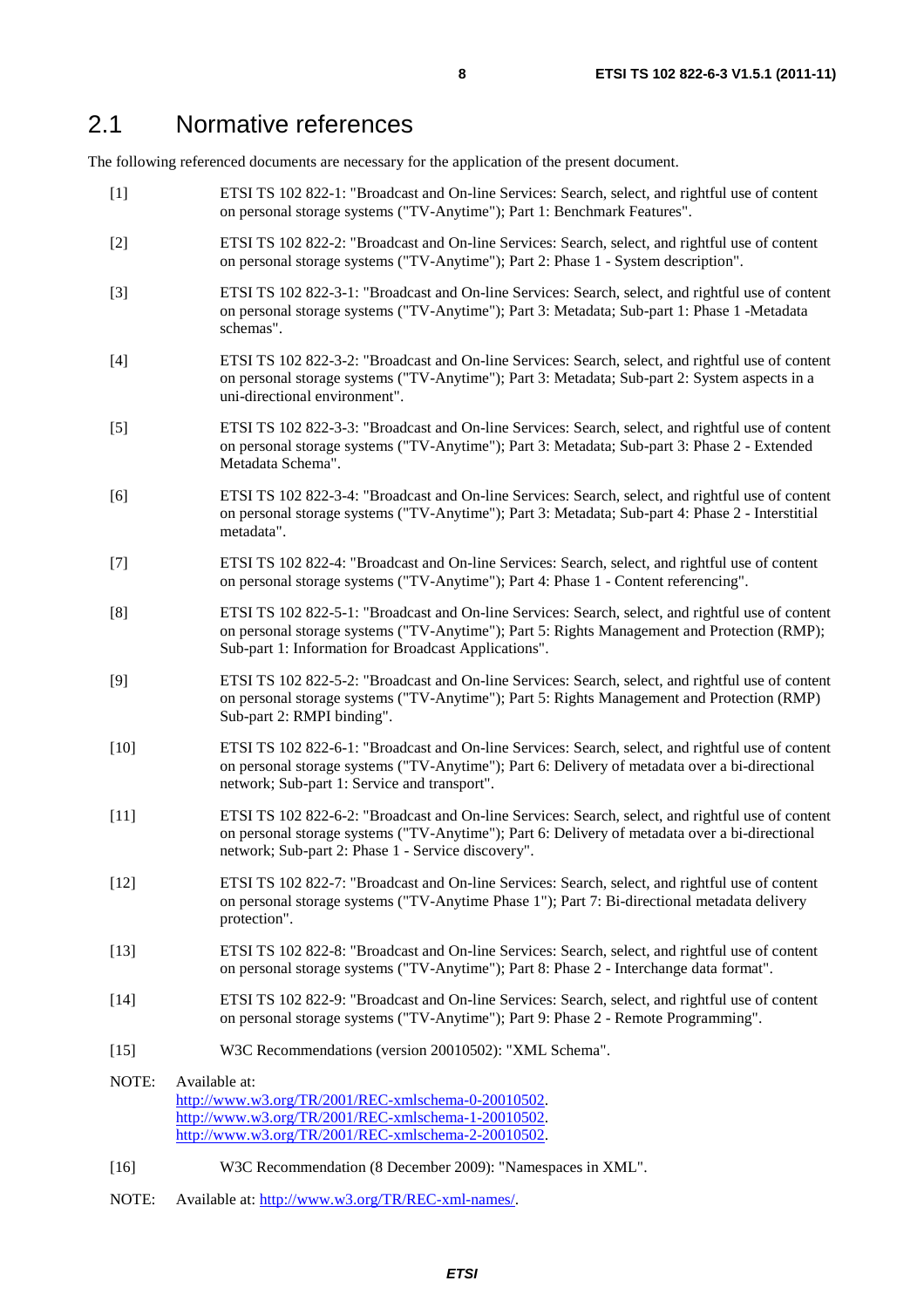| $[17]$ | IETF RFC 2396: "Uniform Resource Identifiers (URI): Generic Syntax". |  |  |
|--------|----------------------------------------------------------------------|--|--|
|        |                                                                      |  |  |

- NOTE: Available at: [http://www.ietf.org/rfc/rfc2396.txt.](http://www.ietf.org/rfc/rfc2396.txt)
- [18] W3C Note (8 May 2000): "Simple Object Access Protocol (SOAP) 1.1".
- NOTE: Available at:<http://www.w3.org/TR/2000/NOTE-SOAP-20000508/>.
- [19] OASIS Standard 200401: "Web Services Security: SOAP Message Security 1.0".
- NOTE: Available at: [http://docs.oasis-open.org/wss/2004/01/oasis-200401-wss-soap-message-security-1.0.pdf.](http://docs.oasis-open.org/wss/2004/01/oasis-200401-wss-soap-message-security-1.0.pdf)

### 2.2 Informative references

The following referenced documents are not necessary for the application of the present document but they assist the user with regard to a particular subject area.

Not applicable.

# 3 Definitions and abbreviations

### 3.1 Definitions

For the purposes of the present document, the following terms and definitions apply:

**access control:** act of mediating requested access to a resource based on privilege attributes of the requestor and control attributes of the requested resource

**account:** formal business agreement for providing regular transactions and services between a principal and service providers

**assertion:** piece of data produced by a SAML authority regarding an act of authentication performed on a principal, attribute information about the principal, or authorization permissions applying to the principal with respect to a specified resource

**attribute provider:** entity that provides attributes related to principals

EXAMPLE: A personalized profile service.

**circle of trust:** federation of service providers and identity providers that have business relationships based on Liberty architecture, and operational agreements, with whom users can transact business in a secure and seamless environment

**consumer profile:** consumer profile includes user description (user preferences, usage viewing history), user information (e.g. biographic information), and user environment descriptions (e.g. user device information, network environment)

**content provider:** entity that acts as the agent for and is the prime exploiter of the content

**credentials:** data attesting to the truth of certain stated facts

**discovery service:** web service for locating attribute providers

**entry point:** what a discovery service allows one to discover i.e. a SOAP (RPC) address and function name

**federation:** association comprising any number of service providers and identity providers

**identity:** essence of an entity and often described by its characteristics

**identity federation:** associating, connecting, or binding multiple accounts for a given principal to various entities within a circle of trust

**identity personal profile:** identity information regarding the principal, be it in private or business capacity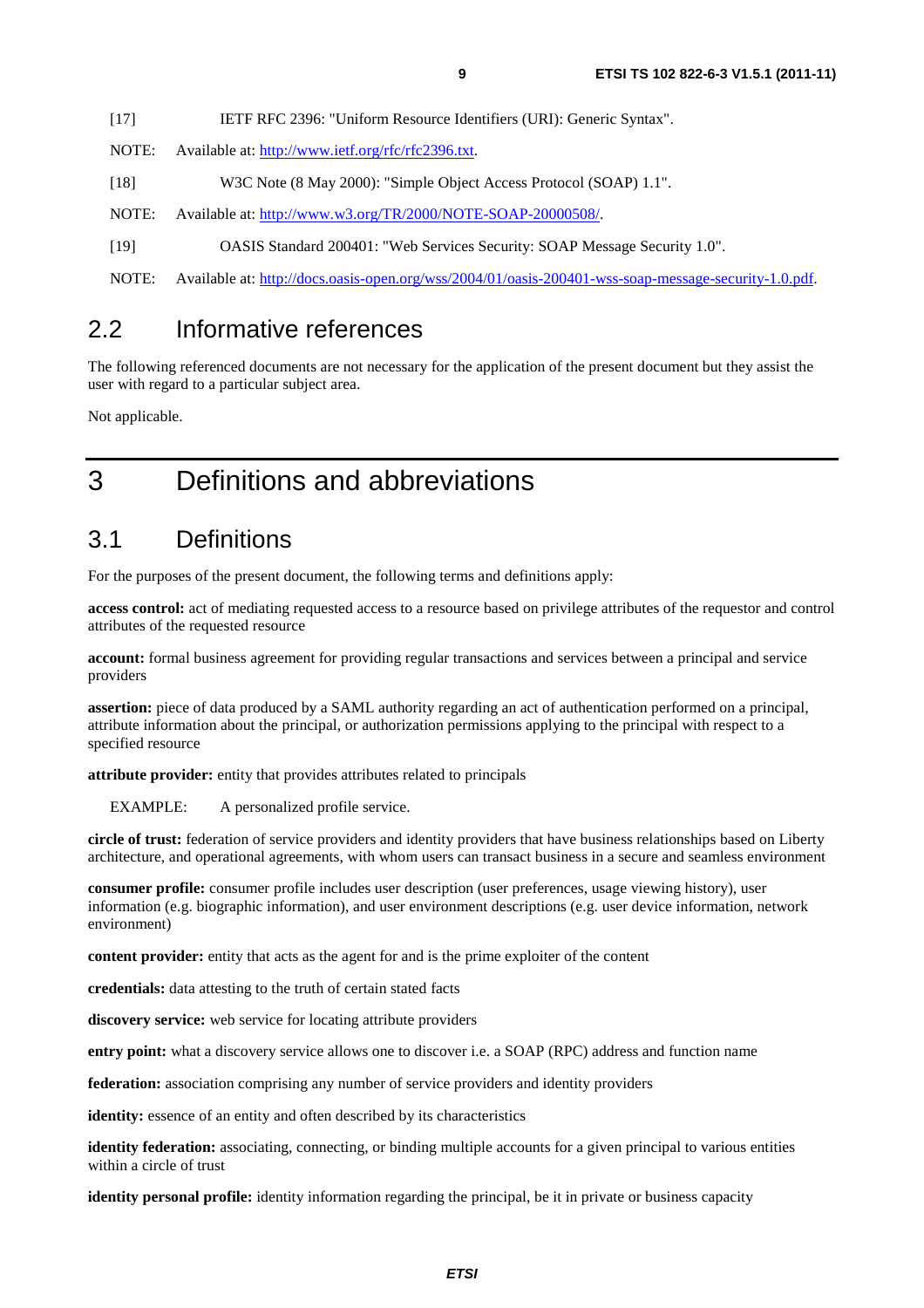**identity provider:** entity that creates, maintains, and manages identity information for principals and provides principal authentication to other service providers within a circle of trust

**metadata:** generally, data about content, such as the title, genre, and summary of a television programme

NOTE: In the context of *TV-Anytime*, metadata also includes personal profile and history data.

**nonce:** number that is used once and then discarded in a cryptographic protocol

**pay per view:** content for which the consumer had had to pay a one off fee

**personal profile:** data that represents the interests and preferences of the consumer

**personally identifiable information:** any data that identifies or locates a particular person, consisting primarily of name, address, telephone number, e-mail address, bank accounts, or other unique identifiers such as a social security number

**policy:** logically defined, executable and testable set of rules of behaviour

**principal:** entity that can acquire a federated identity, that is capable of making decisions, and to which authenticated actions are done on its behalf

NOTE: Examples of principals include an individual user, a group of individuals, as well as a corporation or other legal entities.

**profile:** data comprising the broad set of attributes that may be maintained for an identity, over and beyond its identifiers and the data required to authenticate under that identity

NOTE: Some of those attributes (e.g. address, preferences, card numbers) are provided by the principal.

**programme:** editorially coherent piece of content

NOTE: Typically, a programme is acquired by the PDR as a whole.

**provider:** entity that delivers content or services to the PDR

**resource:** either data related to some identity or identities, or a service acting on behalf of some identity or group of identities

NOTE: An example of a resource is a calendar containing appointments for a particular identity.

**return path:** part of a bi-directional distribution system over which data flows from the consumer to the service provider

**service:** collection of entry points designed to offer some service or to provide information

**service instance:** running web service (physical instantiation of a particular type of service) at a distinct protocol endpoint

**service provider:** aggregator and supplier of content which may include gateway and management roles

NOTE: In the present document, a service provider provides services or goods to a principal.

### 3.2 Abbreviations

For the purposes of the present document, the following abbreviations apply:

| <b>EPG</b>    | Electronic Programme Guide                                           |
|---------------|----------------------------------------------------------------------|
| <b>HTTP</b>   | <b>Hyper Text Transport Protocol</b>                                 |
| <b>ID-WSF</b> | <b>IDentity - Web Service Framework</b>                              |
| <b>OASIS</b>  | Organization for the Advancement of Structured Information Standards |
| <b>PDA</b>    | Personal Digital Assistance                                          |
| <b>PDR</b>    | Personal Digital Recorder                                            |
| <b>PPV</b>    | Pay Per View                                                         |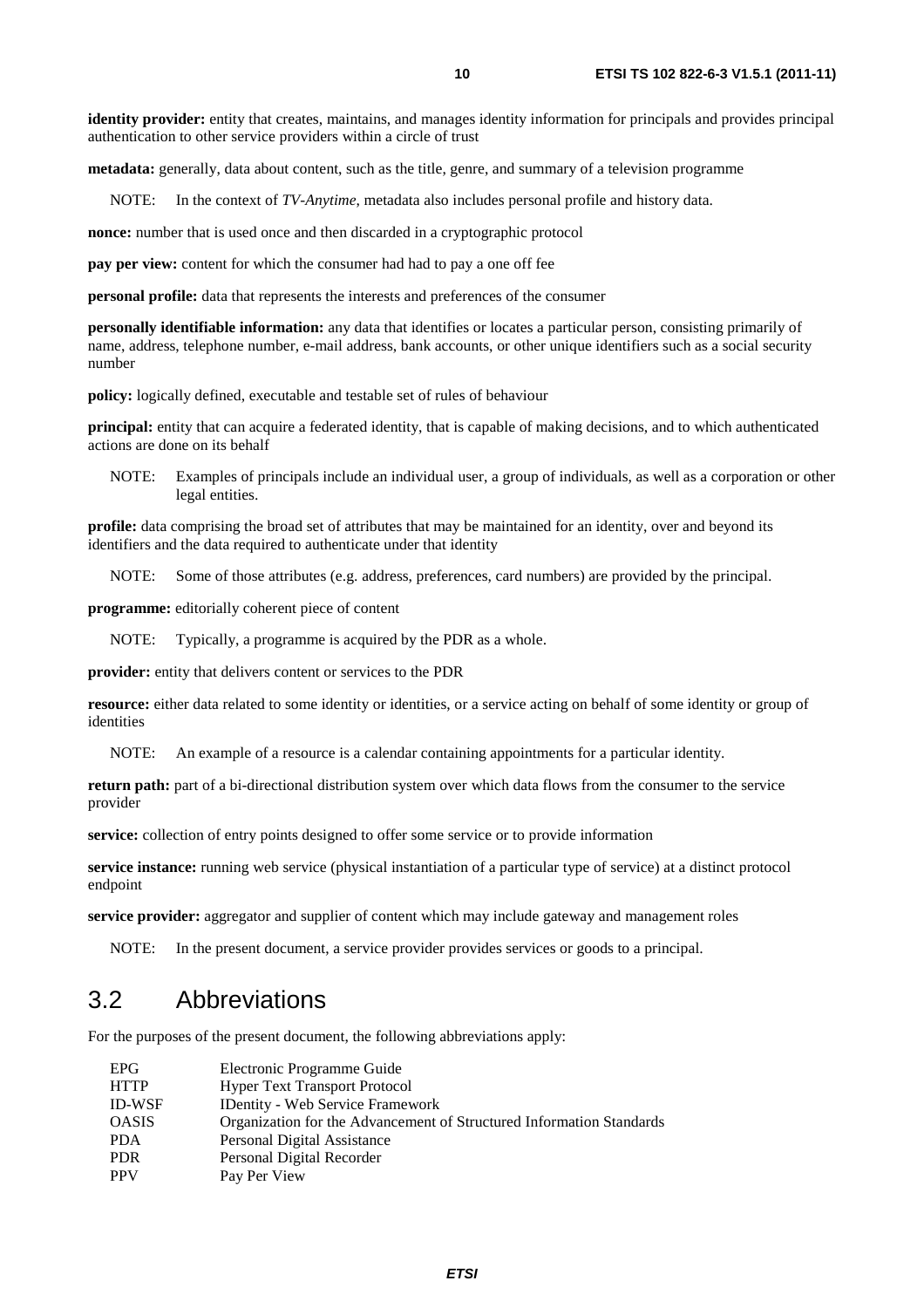| <b>SAML</b>  | <b>Security Assertion Markup Language</b>                                                   |
|--------------|---------------------------------------------------------------------------------------------|
| NOTE:        | XML standard for exchanging authentication and authorization data between security systems. |
| <b>SOAP</b>  | Simple Object Access Protocol                                                               |
| <b>URI</b>   | Uniform Resource Identifier                                                                 |
| <b>URN</b>   | Uniform Resource Name                                                                       |
| W3C          | World Wide Web Consortium                                                                   |
| <b>WSDL</b>  | Web Services Description Language                                                           |
| XML          | eXtensible Markup Language                                                                  |
| <b>XPath</b> | W3C XML Path language                                                                       |
|              |                                                                                             |

# 4 TV-Anytime User Profile Service Type

### 4.1 Service Type Definition

The *TV-Anytime* user profile service is a web service that acts upon some resource to either retrieve and update information (such as preferences, demography, and location) about a user, or perform some action for the benefit of some user.

The types used in the *TV-Anytime* user profile service are defined in the "urn:tva:metadata:profile:2007" target namespace [16].

This allows schema aware tools to validate the various messages. The types defined in the TS 102 822-3-1 [3] and TS 102 822-3-3 [5] may be referenced in the transport namespace (using XML Schema's import mechanisms [15]). The schema fragments in the following clauses are all defined within this namespace. The ServiceType element is used to identify the *TV-Anytime* user profile service. This URI needs be constant across all implementations of the *TV-Anytime* user profile service to enable interoperability. Therefore, it is recommended that this URI be the same as the targetNamespace URI of the abstract WSDL description for the service.

A service instance is the physical instantiation of a particular type of the *TV-Anytime* user profile service. Each service instance is hosted by some provider, which is identified by a URI (RFC 2396 [17]). An example of a service instance is a SOAP-over-HTTP end-point offering a personalized EPG service. A service instance exposes a protocol interface to a set of resources. A resource in the present document is either data related to some user (or the attributes thereof) or a service acting for the benefit of some user. When a client sends a request message to a service instance, it includes the resource identifier (i.e. a URI) for the resource it wishes the service instance to act upon. A resource commonly has access to control policies associated with it. These access control policies are typically under the purview of the entity or entities associated with the resource (in common language, the entity or entities could be said to "own" the resource). The access control policies on a resource must be enforced by the service instance.

### 4.2 Discovery

A service provider can use the discovery service to ascertain the location of a specific identity service for a user. The discovery service enables various entities to dynamically and securely discover a user's identity services, and it responds, on a permission-basis, with a service description of the desired identity service. This way, a service provider can gain access to portions of the user's identity information that may be in the possession of multiple providers and offer a user profile based service to a user.

The discovery service itself is not defined in the present document.

### 4.3 Data Model

The data model of the *TV-Anytime* user profile is defined in the *TV-Anytime* metadata specification TS 102 822-3-3 [5]. The XML schema defined thereby specifies the data the service can host. The data model defines the data and the data structure. Typically this structure is hierarchical and has the root node TVAMain. The part of the *TV-Anytime* metadata mainly relevant to the *TV-Anytime* user profile exchange service is the ExtendedUserDescription.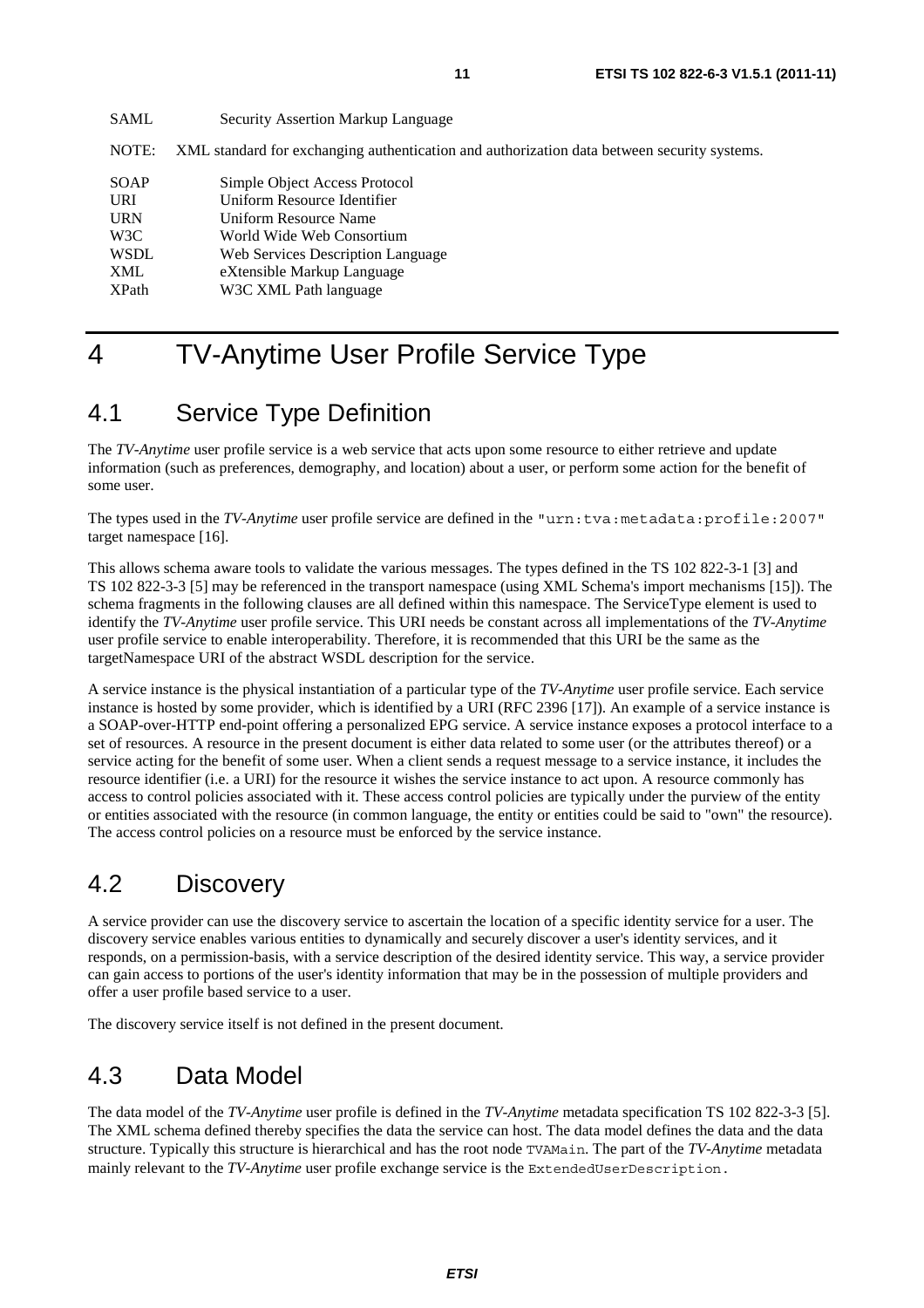# 5 TV-Anytime User Profile Message Interface

This clause defines two protocols, one for querying data and another for modifying data.

These protocols both rely on a request/response message-exchange pattern. The messages specified in the present document for those protocols are carried in the SOAP body [18]. More information on the general aspects of SOAP can be found in TS 102 822-6-1 [10]. The messages for querying and modifying data have common attributes and elements. These common parts are discussed prior to specifying the actual messages.

### 5.1 Common Parts

#### 5.1.1 Resources

Both protocols, for querying and modifying data, have a defined hierarchy for accessing data.

In the first level the desired resources are selected. For example, a resource might be the personal profile of a certain person. Multiple resources can be accessed in a single request, but querying and modifying cannot be mixed in one request message.

For each resource there is one <Query> or <Modify> element in the request message. Inside this element there is another element identifying the resource. This identifying element is either the <ResourceID> element or the <EncryptedResourceID> element. The ResourceIDGroup declaration is shown below.

```
<complexType name="ResourceIDType"> 
     <simpleContent> 
         <extension base="anyURI"> 
             <attribute name="id" type="tva:TVAIDType"/> 
         </extension> 
     </simpleContent> 
</complexType> 
<complexType name="EncryptedResourceIDType"> 
     <sequence> 
         <element ref="xenc:EncryptedData"/> 
         <element ref="xenc:EncryptedKey"/> 
     </sequence> 
</complexType> 
<group name="ResourceIDGroup"> 
         <choice maxOccurs="unbounded"> 
             <element name="ResourceID" type="tvap:ResourceIDType"/> 
              <element name="EncryptedResourceID" type="tvap:EncryptedResourceIDType"/> 
         </choice> 
</group>
```

| <b>Name</b>             | <b>Definition</b>                                                   |
|-------------------------|---------------------------------------------------------------------|
| ResourceIDType          | A complex type to define a resource identifier                      |
| Id                      | An attribute of TVAIDType type                                      |
| EncryptedResourceIDType | A complex type for the transport of obfuscated resource identifiers |
| ResourceIDGroup         | Defines a group of ResourcelDs and/or EncryptedResourcelDs          |
| ResourceID              | The identifier of a particular resource                             |
| EncryptedResourceID     | Contains a ResourceID that has been encrypted using encryption,     |
|                         | and an encrypted key that was used to encrypt the ResourceID.       |
|                         | See clause 5.1.2 for more explanations                              |

When the <ResourceID> element would have the value "urn:liberty:isf:implied-resource", the element may be left out of the containing <Query> or <Modify> element. In all other cases either the <ResourceID> element or the <EncryptedResourceID> element must be present.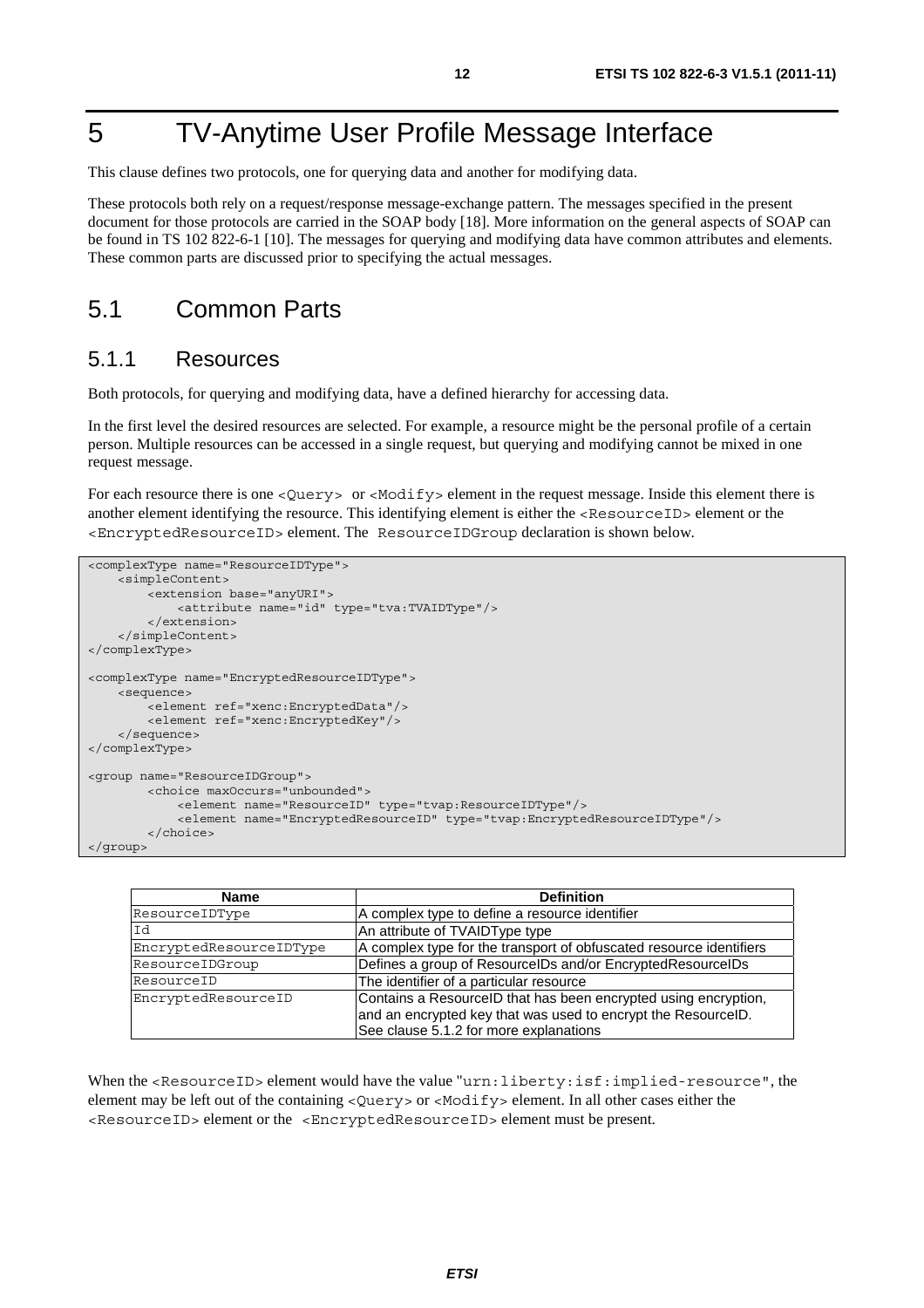The schema also defines an element EncryptedResourceID for the transport of obfuscated resource identifiers. The EncryptedResourceID contains a ResourceID that has been encrypted using encryption, and an encrypted key that was used to encrypt the ResourceID. Use of EncryptedResourceID is often necessary for privacy reasons. If a non-predictable nonce is used for the EncryptedKey, each discovery service client will get a different identifier. This will prevent discovery service clients from colluding with other discovery service clients about the identity of the Principal on the basis of the ResourceID for one of the Principal's services.

NOTE: Strictly speaking, the key does not need to be a nonce, rather just unique for each client.

### 5.1.2 <Select> element

The second level of resource selection is inside the <Query> and <Modify> elements. The request message must describe in more detail what it wants to access inside the specified resource. This is specified in <Select> elements. As an example, when the resource is a personal profile, the <Select> can point to UserPreferences. In the case of a <Query>, this means that the whole UserPreferences is requested, or for a <Modify>, the whole UserPreferences is being modified. When only a part of UserPreferences is being queried or modified, the <Select> element must point only to that part, or the parts not to be modified must be rewritten using their existing values, when whole UserPreferences is given. Different parts of the resource can be accessed using the same <Query> or <Modify> element as both of those elements can contain multiple <Select> elements in their own substructure.

The <Select> points to some place(s) in the *TV-Anytime*'s user description metadata and it is recommended that a string containing an XPath expression is used for <Select> element. It is not always necessary to support full XPath. Each *TV-Anytime* user profile exchange service should limit the required set of XPath expressions when full XPath is not required. The predefined set of abbreviated Select Path expressions, to be used in place of full XPath expressions, is listed in table 1. When a service supports full XPath even if it is not required, the service may register the urn:liberty:dst:fullXPath discovery option keyword. If the required set of XPath expressions does not include the path to each element, a service may still support all paths without supporting full XPath. In that case the service may register the urn:liberty:dst:allPaths discovery option keyword.

| <b>Abbreviated Selected Field</b>     | <b>Full XPath Expression</b>                        |
|---------------------------------------|-----------------------------------------------------|
| tva:profile:UserSearchPreferences     | /TVAMain/ExtendedUserDescription/UserPreferences/Fi |
|                                       | lteringAndSearchPreferences                         |
| tva: profile: UserBrowsingPreferences | /TVAMain/ExtendedUserDescriptions/UserPreferences/B |
|                                       | rowsingPreferences                                  |
| tva: profile: UserActionHistory       | /TVAMain/ExtendedUserDescriptions/UsaqeHistory/User |
|                                       | ActionHistory                                       |
| tva:profile:UserName                  | /TVAMain/ExtendedUserDescription/UserInformationTab |
|                                       | le/BioGraphicInformation/Name                       |
| tva: profile: UserAge                 | /TVAMain/ExtendedUserDescription/UserInformationTab |
|                                       | le/BioGraphicInformation/Aqe                        |
| tva: profile: UserGender              | /TVAMain/ExtendedUserDescription/UserInformationTab |
|                                       | le/BioGraphicInformation/Gender                     |
| tva: profile: UserLanquaqe            | /TVAMain/ExtendedUserDescription/UserInformationTab |
|                                       | le/BioGraphicInformation/Lanquage                   |
| tva: profile: UserLocation            | /TVAMain/ExtendedUserDescription/UserInformationTab |
|                                       | le/UsageEnvironment/NaturalEnvironment/Location     |

#### **Table 1: Abbreviations for XPath Expressions**

Successful queries always have the TVAMain element returned, and it must contain the data defined by the parameters inside the Select element.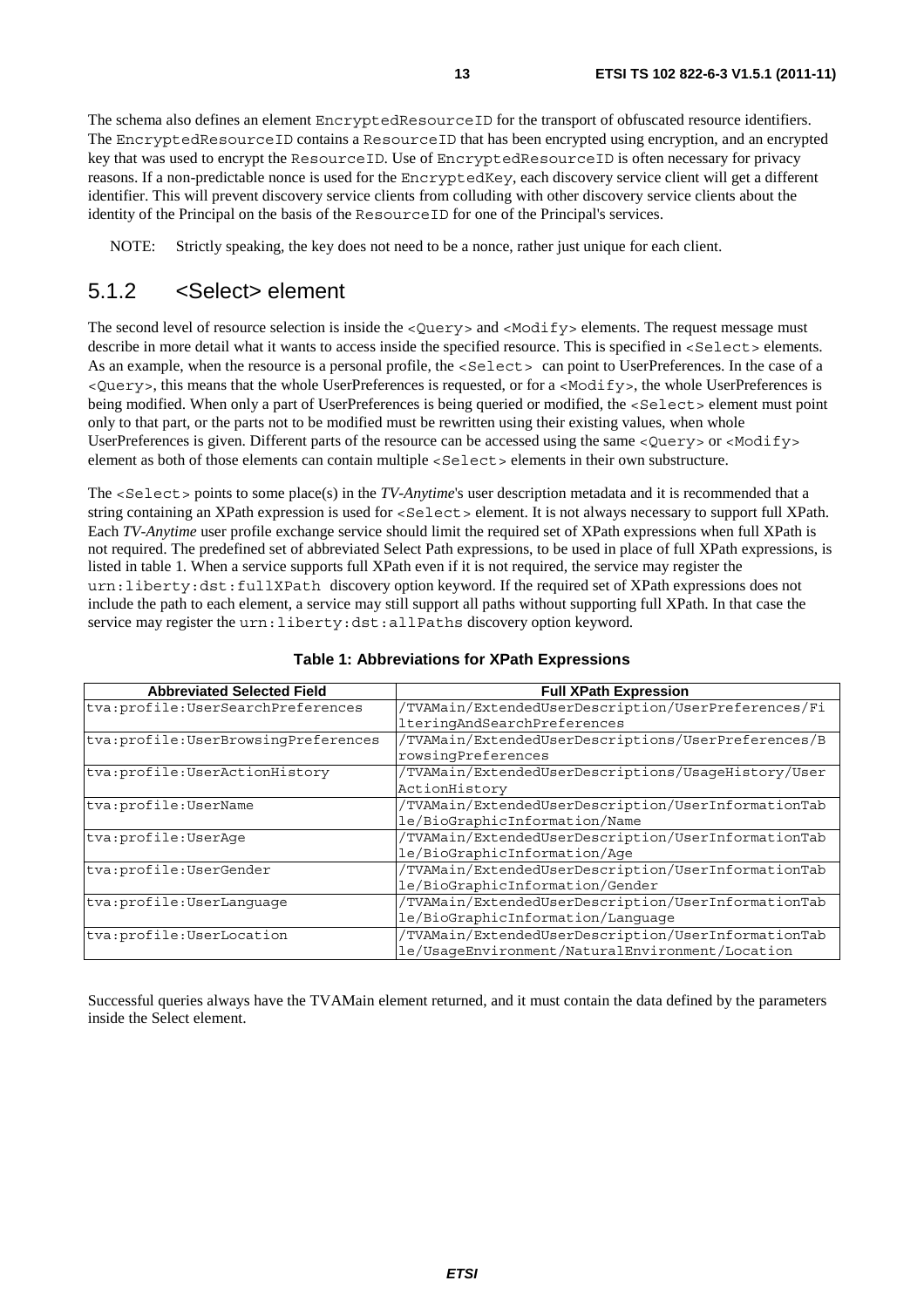The schema for SelectType is as follows.

```
<simpleType name="SelectTypeType"> 
    -<br><restriction base="string"
         <enumeration value="xpath"/> 
         <enumeration value="abbreviated"/> 
     </restriction> 
</simpleType> 
<complexType name="SelectType"> 
     <simpleContent> 
         <extension base="string"> 
             <attribute name="type" type="tvap:SelectTypeType" use="optional" 
             default="abbreviated"/> 
         </extension> 
     </simpleContent> 
</complexType>
```
The semantics is as follows.

| <b>Name</b>    | <b>Definition</b>                                                          |
|----------------|----------------------------------------------------------------------------|
| SelectTypeType | Simple type for the type of query format. The following are the possible   |
|                | values:                                                                    |
|                | $x$ path – the query format is XPath                                       |
|                | abbreviated -- the query format is in the Abbreviated format               |
| SelectType     | Complex type defining the "select" element                                 |
| type           | specifies the type of query format; either Xpath or the abbreviated format |

### 5.1.3 Discovery Option Keywords

The following discovery option keywords are used to indicate services options of the *TV-Anytime* user profile services.

| <b>Discovery Option Keywords</b>       | <b>Definition</b>                                                       |
|----------------------------------------|-------------------------------------------------------------------------|
| Urn:liberty:dst:allPaths               | Optional. This indicates that the service provider supports all         |
|                                        | (required) paths without supporting full XPath.                         |
| Urn:liberty:dst:fullXPath              | Optional. This indicates that the service provider supports full XPath. |
| urn:liberty:dst:multipleResources      | Optional. This indicates that the service provider supports accessing   |
|                                        | multiple resources.                                                     |
| urn:liberty:dst:changeHistorySupported | Optional. This indicates that the service provider processes the        |
|                                        | changedSince attribute.                                                 |
| Urn:liberty:dst:noModify               | Optional. This indicates that the service provider does not support     |
|                                        | modifications at all.                                                   |
| urn:liberty:dst:multipleQueryItems     | Optional. This indicates that the service provider supports multiple    |
|                                        | <queryitem> elements inside a <query>.</query></queryitem>              |
| urn:liberty:dst:multipleModification   | Optional. This indicates that the service provider supports multiple    |
|                                        | <modification> element inside a <modify>.</modify></modification>       |

#### 5.1.4 <Status>

A response message contains one or more <Status> elements to indicate whether or not the processing of the request succeeded. A <Status> element has a code attribute, which contains the return status as a string. Table 3 defines the status codes to be used as values for the code attribute.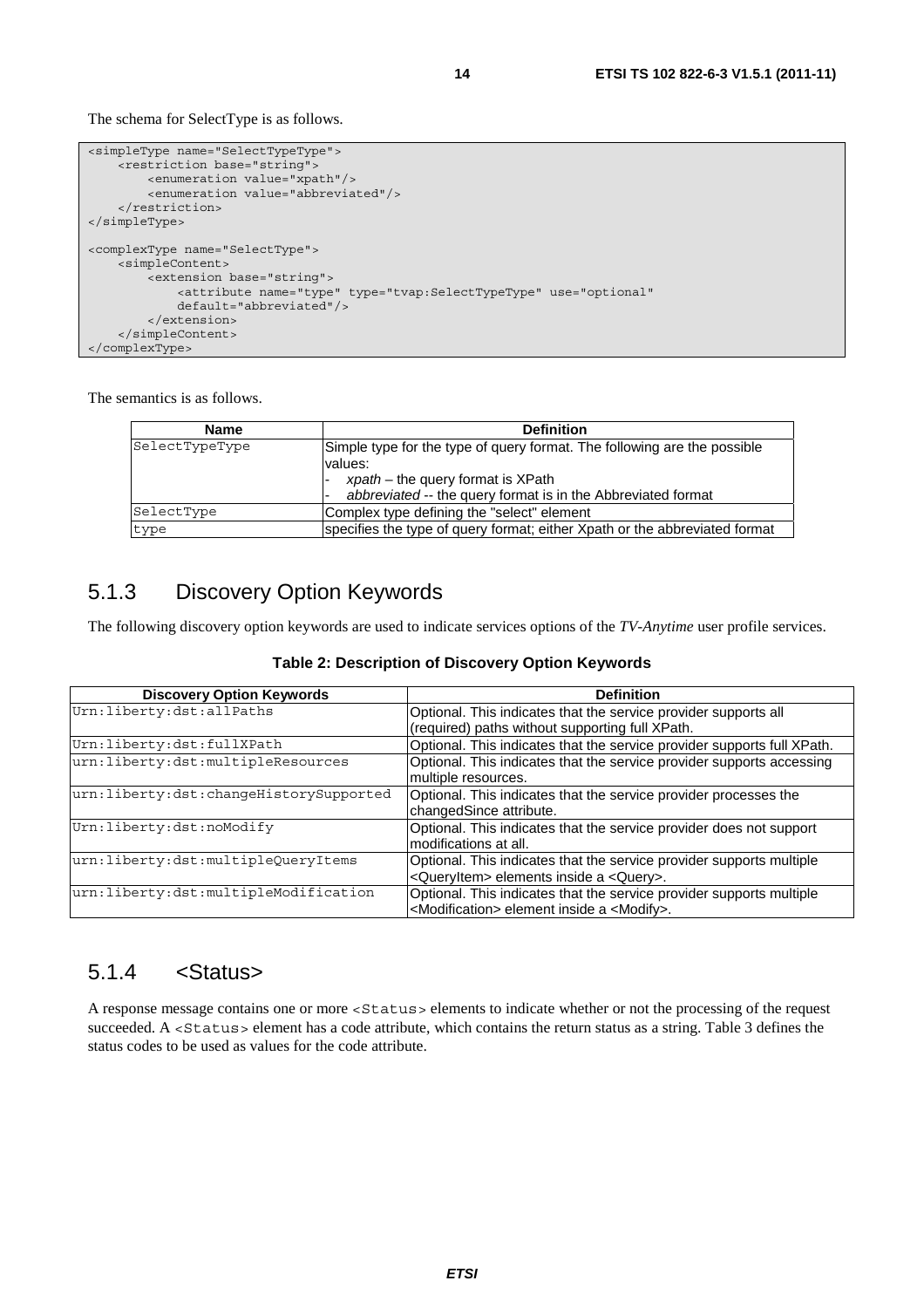| <b>Status</b>            | <b>Definition</b>                                                                     |
|--------------------------|---------------------------------------------------------------------------------------|
| ActionNotAuthorized      | Indicates that the requested action is not authorized.                                |
| ActionNotSupported       | Indicates that the requested action is not supported by this service.                 |
| AllReturned              | Indicates that when an attribute provider may not necessarily be giving only the      |
|                          | newest information since the time specified in the changedSince parameter.            |
|                          | This is not considered a failure. It is also used to show that all the data currently |
|                          | allowed to be returned (i.e. except for those revoked, etc.).                         |
| ChangedSinceReturnsAll   | Indicates that when an attribute provider does not support the changedSince           |
|                          | parameter and returns all the data addressed by Select regardless of the latest       |
|                          | modification times. Some or all data returned might actually be older than the time   |
|                          | specified in the changedSince parameter.                                              |
| DataTooLong              | Indicates that the size of the requested data exceeds the preset threshold of the     |
|                          | service provider. This is only for modifications.                                     |
| ExistsAlready            | Indicates that the request is trying to modify to a pre-existing value.               |
| Failed                   | Indicates that the request has failed.                                                |
| InvalidData              | Indicates that the request contains invalid data.                                     |
| InvalidResourceID        | Indicates that the ResourceID of the request is invalid.                              |
| InvalidSelect            | Indicates that the Select element is invalid in the request.                          |
| MissingNewDataElement    | Indicates that the request specifies no new data to be updated.                       |
| MissingResourceIDElement | Indicates that the request fails to specify the ResourceID.                           |
| MissingSelect            | Indicates that the request fails to specify the Select element.                       |
| NoMoreElements           | Indicates that the returned data ends prematurely for lack of elements.               |
| NoMultipleAllowed        | Indicates that multiple requests are not allowed.                                     |
| NoMultipleResources      | Indicates that the use of multiple resources is not allowed.                          |
| OK                       | Indicates that the action has been successfully acknowledged.                         |
| TimeOut                  | Indicates that the request has failed because of timeout.                             |
| UnexpectedError          | Indicates that an unexpected error has occurred.                                      |

**Table 3: Description of Values for Status Element** 

The code attribute of the top level within the <Status> element must contain either the value OK or Failed. The <Status> element may contain <StatusDescription> element supplying more detailed return status information. The values in table 3 are used to indicate more detailed return status. If the request fails for some reason, the requestIDRef attribute of the <StatusDescription> element should contain the value of the itemID attribute of the offending element in the request message.

The following is the syntax for Status and StatusDescription.

```
<complexType name="StatusDescriptionType"> 
     <simpleContent> 
        -<br><extension base="mpeg7:TextualType">
             <attribute name="href" type="mpeg7:termReferenceType" use="optional"/> 
         </extension> 
     </simpleContent> 
</complexType> 
<complexType name="StatusType"> 
     <sequence> 
        .<br><element name="StatusDescription" type="tvap:StatusDescriptionType" minOccurs="0"
         maxOccurs="unbounded"/> 
     </sequence> 
     <attribute name="code" use="required"> 
         <simpleType> 
             <restriction base="string"> 
                 <enumeration value="OK"/> 
                  <enumeration value="Failed"/> 
             </restriction> 
         </simpleType> 
     </attribute> 
     <attribute name="requestIDRef" type="tva:TVAIDRefType" use="optional"/> 
</complexType>
```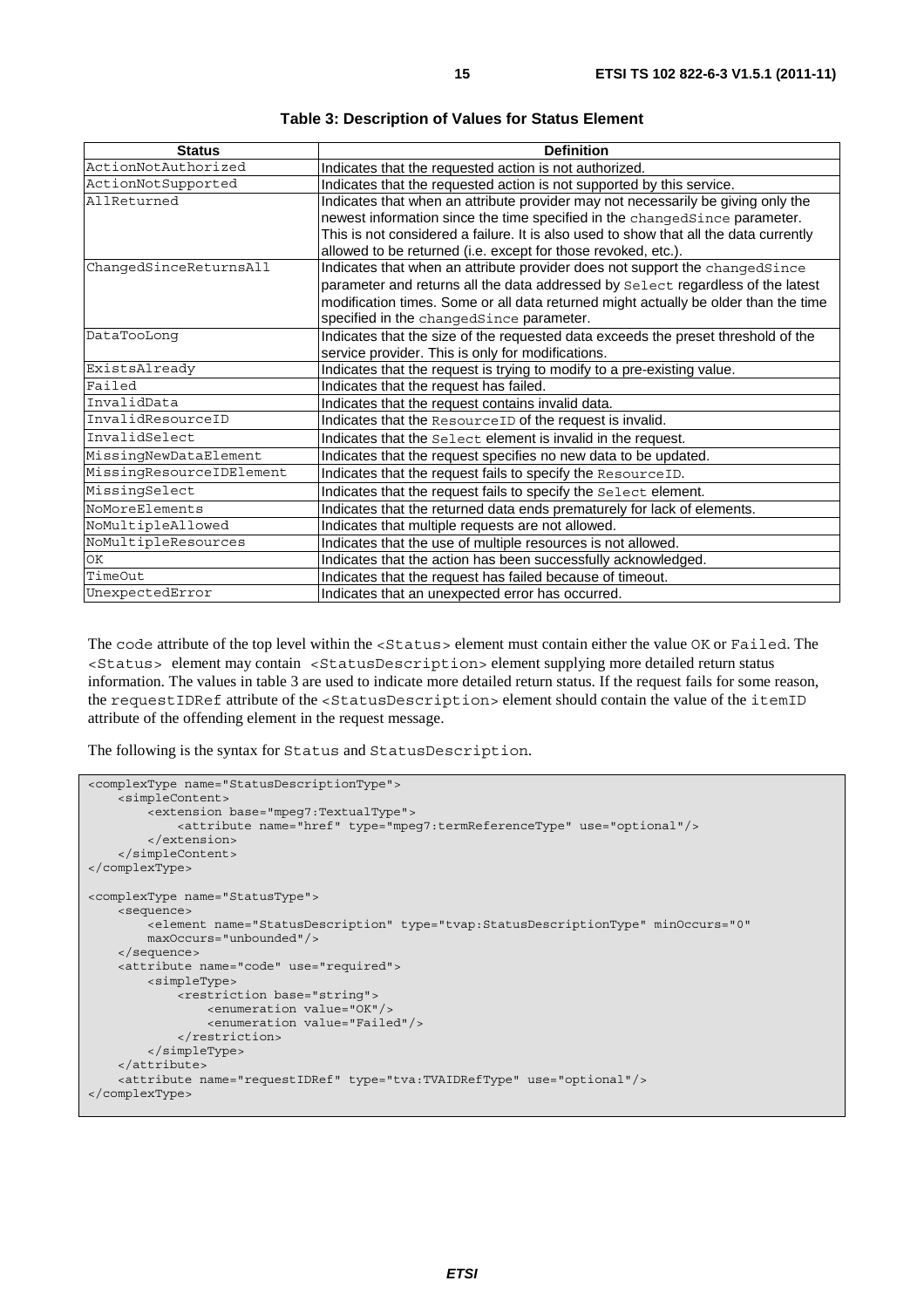| <b>Name</b>           | <b>Definition</b>                                                                                                             |
|-----------------------|-------------------------------------------------------------------------------------------------------------------------------|
| StatusType            | Complex type that specifies the status codes to be used as values<br>for the code attribute of Status.                        |
| code                  | Attribute that indicates the returned status value. It must contain<br>either the value OK or Failed.                         |
| requestIDRef          | Attribute that contains the value of the itemID attribute of the<br>element in the request message that this status is about. |
| StatusDescriptionType | Complex type that specifies the status codes to be used as values<br>for StatusDescription.                                   |
| href                  | An optional attribute that specifies the URN used to point to the<br>code within the status code classification scheme.       |

The following is the semantics for Status and StatusDescription.

### 5.1.5 Linking with ids

Different types of id attributes are used to link queries and responses together. Response messages are correlated with requests using messageId and inResponseToMessageId attributes that are present in the SOAP Header [18]. Services must include messageId and inResponseToMessageId attributes in all request and response messages defined here. Inside messages, itemID and itemIDRef attributes are used for linking information inside response messages to the details of request messages.

NOTE: Response messages do not contain the <ResourceID> or the <EncryptedResourceID> element, so they cannot be used for this. See the definitions and the processing rules of <Query> and <Modify> elements for more detailed information.

### 5.1.6 The timeStamp Attribute

A response message can also have a time stamp. This time stamp is provided so that the requesting party can later check whether there have been any changes since a response was received, or make modifications, which will only succeed if there have been no other modifications made after the time stamp was received.

### 5.2 Querying Data

Two different kinds of queries are supported, one for retrieving current data, and another for requesting only changed data. These two different kinds of queries can be present together in the same message. The response can contain the data with or without the common technical attributes, depending on the request. Some common attributes are always returned for some elements.

### 5.2.1 <Query>

The schema for the Query operation is as follows.

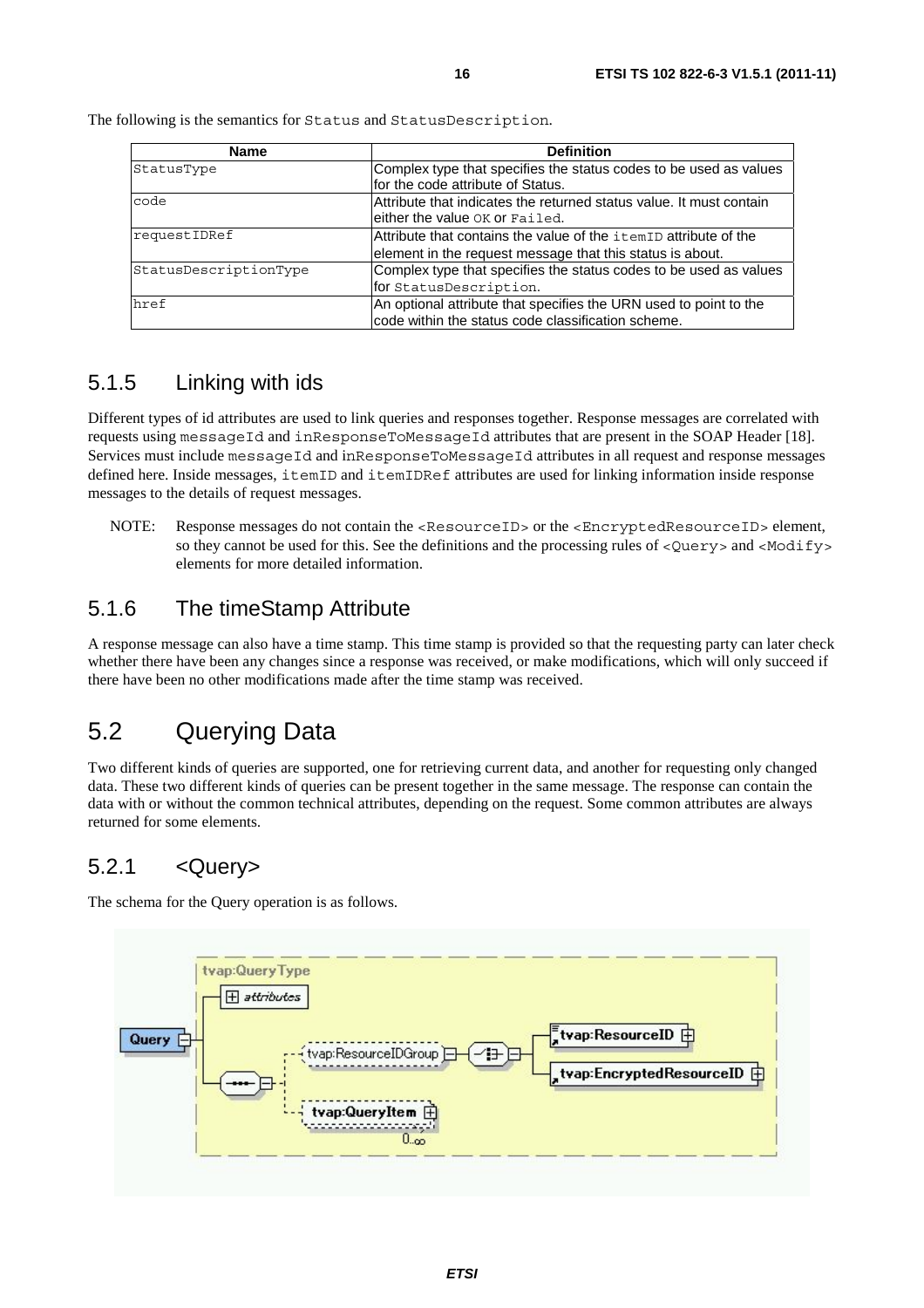```
<complexType name="QueryType"> 
     <sequence> 
         <group name="ResourceIDGroup" type="tvap:ResourceIDGroup" minOccurs="0"/> 
         <element name="QueryItem" minOccurs="0" maxOccurs="unbounded"> 
             <complexType> 
                  <sequence> 
                      <element name="Select" type="tvap:SelectType" minOccurs="0"/> 
                  </sequence> 
                  <attribute name="itemID" type="tva:TVAIDType"/> 
                  <attribute name="changedSince" type="dateTime"/> 
             </complexType> 
         </element> 
     </sequence> 
     <attribute name="queryID" type="tva: TVAIDType"/> 
</complexType> 
<element name="Query" type="tvap:QueryType"/>
```

| <b>Name</b>     | <b>Definition</b>                                                          |
|-----------------|----------------------------------------------------------------------------|
| QueryType       | a type that defines a query for retrieving current data                    |
| ResourceIDGroup | contains a groups of ResourceIDs and/or EncryptedResourceIDs               |
| QueryItem       | specifies what data the requester wants from the resource                  |
| Select          | describes in detail what the request wants to access inside the specified  |
|                 | resource                                                                   |
| litemID         | a unique identifier used to match response items to query items within the |
|                 | response                                                                   |
| changedSince    | used when the requester wants to get only the data which has changed       |
|                 | since the time specified by this attribute                                 |
| queryID         | a unique identifier to match queries with responses                        |

### 5.2.2 <QueryResponse>

The schema for QueryResponse is as follows.

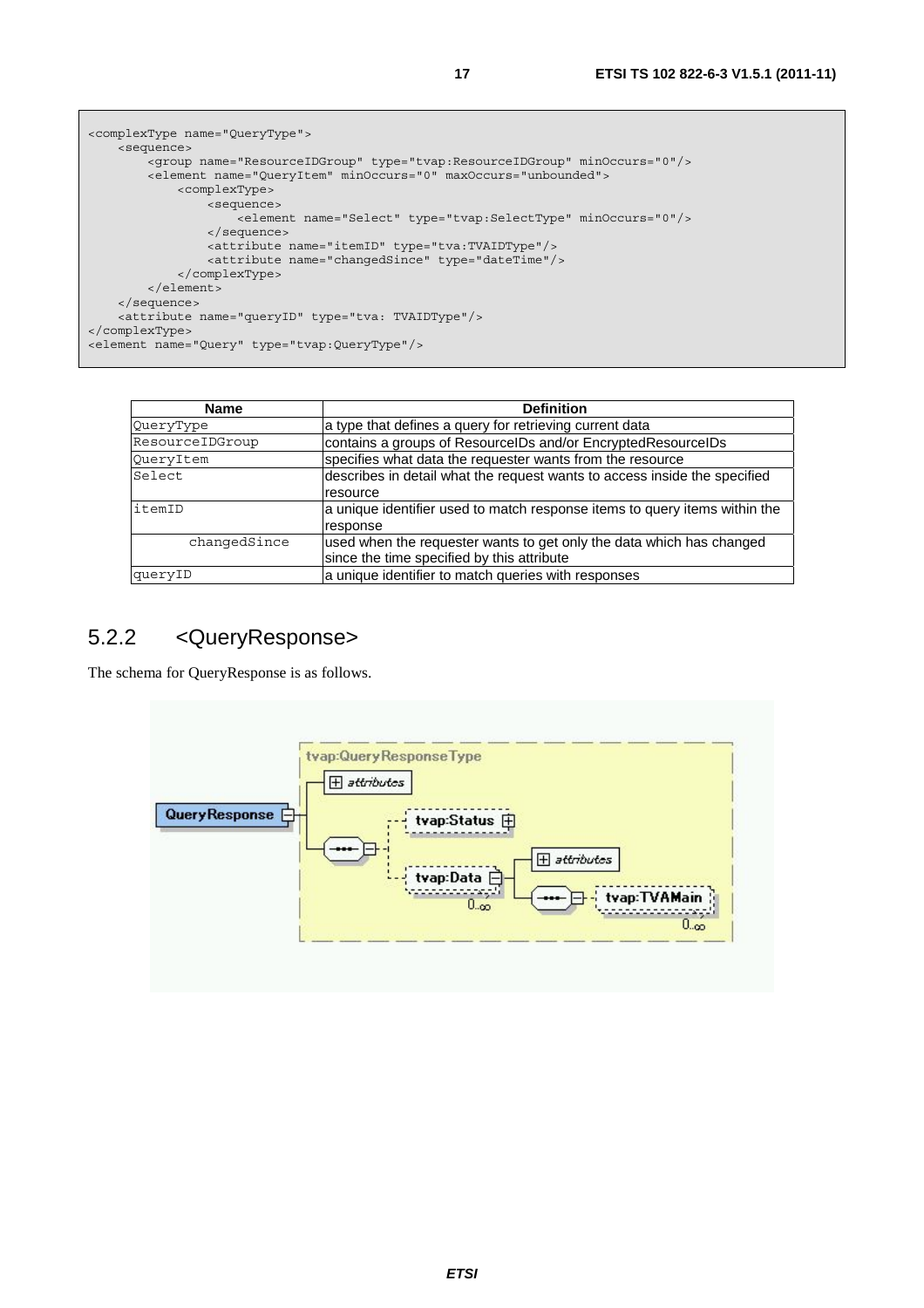```
<complexType name="QueryResponseType"> 
     <sequence> 
         <element name="Status" type="tvap:StatusType" minOccurs="1"/> 
         <element name="Data" minOccurs="0" maxOccurs="unbounded"> 
             <complexType> 
                 <sequence> 
                      <element name="TVAMain" type="tva:TVAMainType" minOccurs="0"/> 
                 </sequence> 
                 <attribute name="itemIDRef" type="tva:TVAIDRefType"/> 
             </complexType> 
         </element> 
     </sequence> 
     <attribute name="queryIDRef" type="tva:TVAIDRefType"/> 
     <attribute name="timeStamp" type="dateTime"/> 
</complexType> 
<element name="QueryResponse" type="tvap:QueryResponseType"/>
```

| <b>Name</b>       | <b>Definition</b>                                                        |
|-------------------|--------------------------------------------------------------------------|
| QueryResponseType | a complex type to contain the response to the query                      |
| Status            | indicates whether or not the processing of the request succeeded.        |
|                   | See clause 5.1.5 for explanations and values                             |
| Data              | contains TV-Anytime profile data requested by one < QueryItem> element   |
| litemIDRef        | used to link elements in a response to the corresponding                 |
|                   | elements in the request                                                  |
| queryIDRef        | used to link elements in a response to the corresponding                 |
|                   | elements in the request                                                  |
| timestamp         | indicates the time, when the request was handled. To be used later, when |
|                   | querying for changes since that time                                     |

The instance document that is returned must be XML Schema [15] valid with respect to the appropriate metadata schema (TS 102 822-3-3 [5]). Furthermore, each instance document must contain the appropriate TVAIDType to allow complete dereferencing of all TVAIDRefType nodes within the instance document. When successful, the Data element contains the information specified by the Select element.

### 5.2.3 Processing Rules for Query

A request message can contain multiple <Query> elements.

### 5.3 Modifying Data

The data stored by a data service can be given initial values, existing values can be replaced with new values and the data can also be removed. Usually the principal can make these modifications directly at the data service using the provided user interface, but these modifications may also be made by other service providers. The <Modify> element supports all these operations for service providers which want to modify the data stored in data services.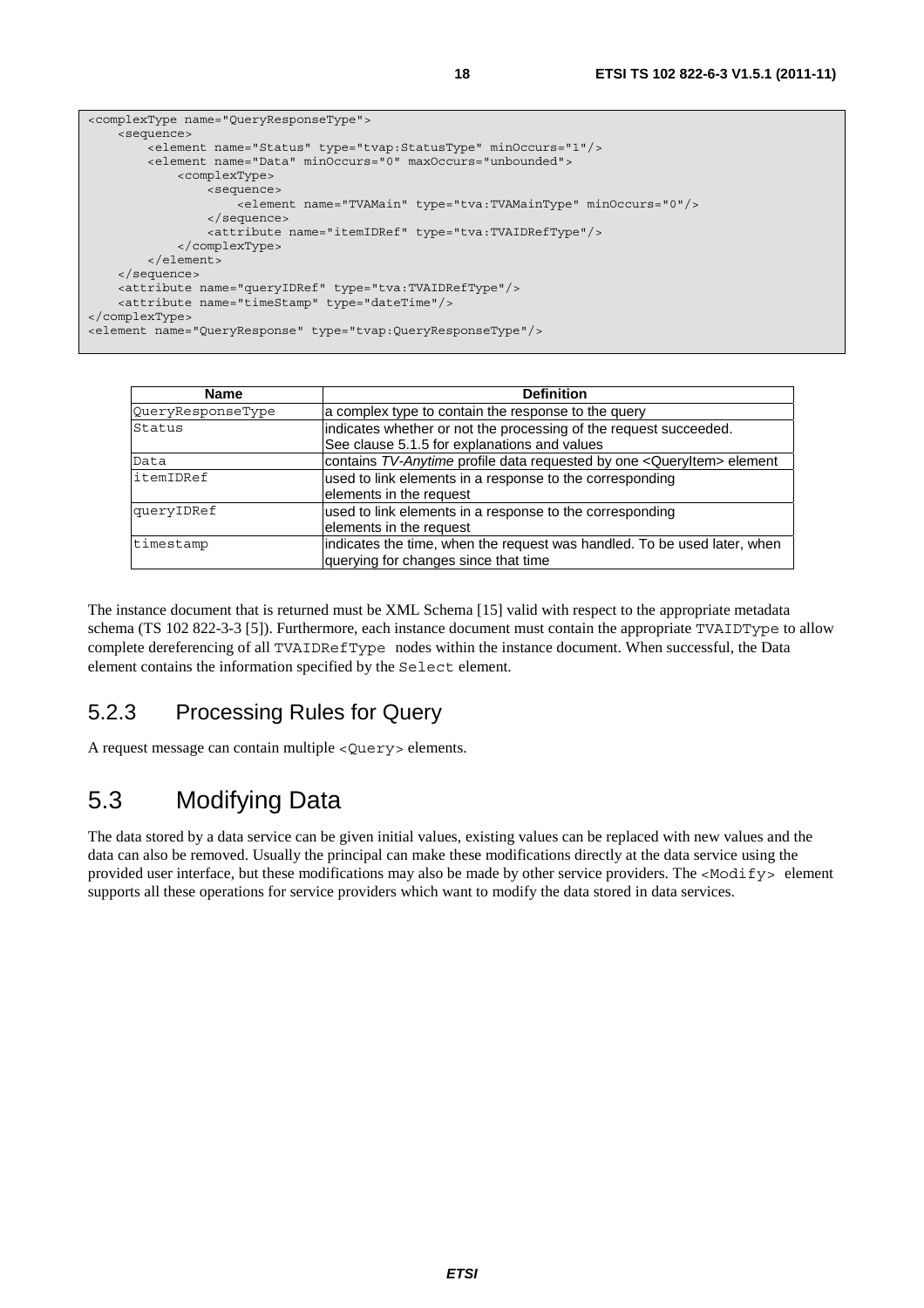#### 5.3.1 <Modify>

The schema for Modify is as follows.



| <b>Name</b>     | <b>Definition</b>                                                                                                                        |
|-----------------|------------------------------------------------------------------------------------------------------------------------------------------|
| ModifyType      | modify the data stored in data services                                                                                                  |
| ResourceIDGroup | contains a group of ResourcelDs and/or EncryptedResourcelDs                                                                              |
| Modification    | specifies which data elements of the specified resource should be<br>modified and how                                                    |
| itemID          | used to separate elements in a request from each other                                                                                   |
| Select          | specifies the data this modification should affect                                                                                       |
| NewData         | specifies what data the requester wants from the resource                                                                                |
| notChangedSince | a modification is not allowed, if the data has changed since the time<br>specified by this attribute. Used to avoid concurrency problems |
| overrideAllowed | used to protect current values, when new data is added                                                                                   |
| modifyID        | used to separate elements in a request from each other                                                                                   |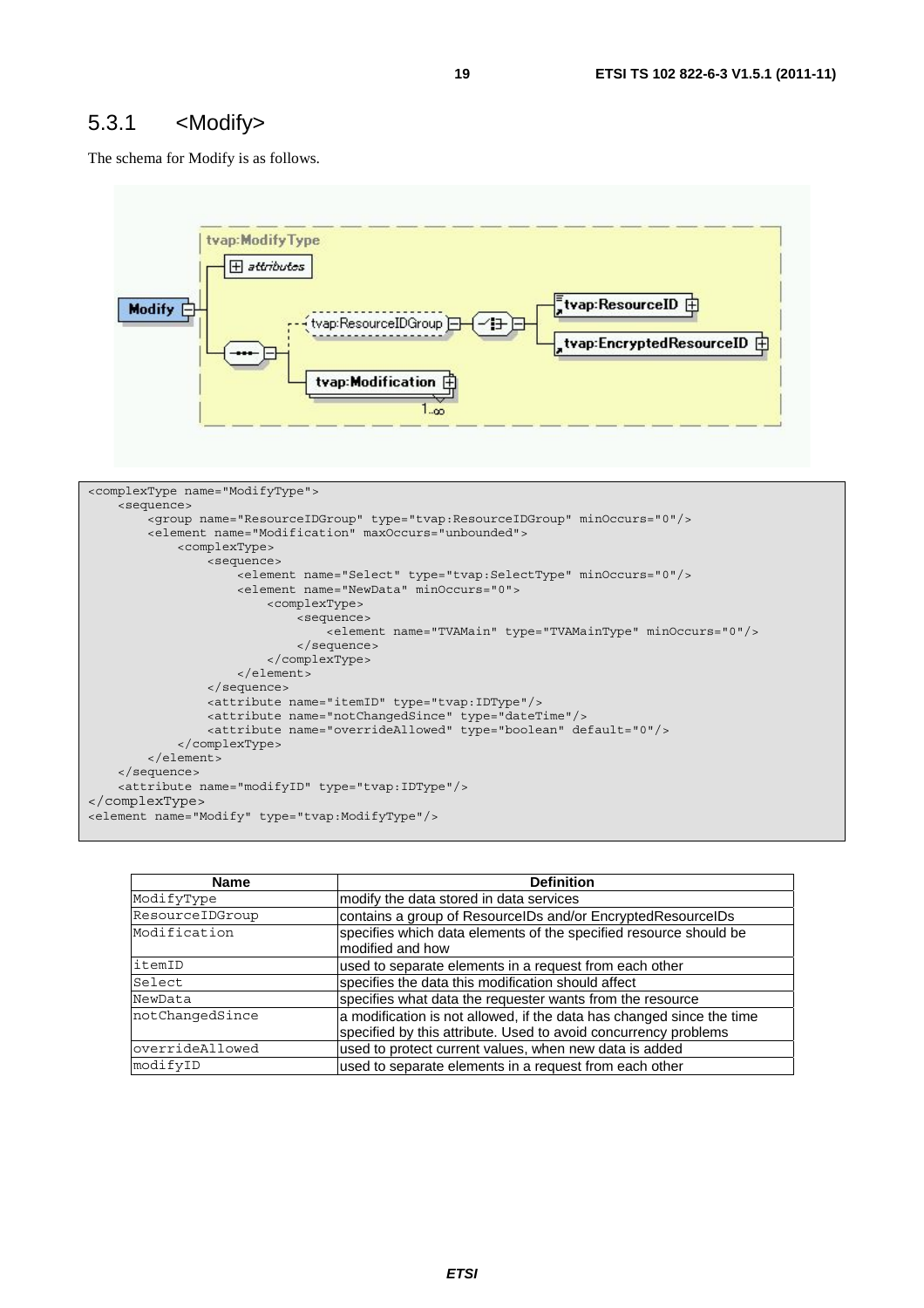#### 5.3.2 Modify Response

The <ModifyResponse> element contains the <Status> element, which describes whether or not the requested modification succeeded. There is also a possible time stamp attribute, which provides a time value that can be used later to check whether there have been any changes since this modification, and an itemIDRef attribute to map the <ModifyResponse> elements to the <Modify> elements in the request.



```
<complexType name="ModifyResponseType"> 
    <sequence> 
         <element name="Status" type="tvap:StatusType"/> 
     </sequence> 
    <attribute name="modifyIDRef" type="tvap:IDReferenceType"/> 
    <attribute name="timeStamp" type="dateTime"/> 
</complexType> 
<element name="ModifyResponse" type="tvap:ModifyResponseType"/>
```

| <b>Name</b>        | <b>Definition</b>                                                                                                         |
|--------------------|---------------------------------------------------------------------------------------------------------------------------|
| ModifyResponseType | a complex type to contain the response to the modify                                                                      |
| Status             | indicates whether or not the processing of the request succeeded.<br>See clause 5.1.5. for the explanation and the values |
| modifyIDRef        | used to link elements in a response to the corresponding elements in the<br>request.                                      |
| timestamp          | indicates the time, when the request was handled. To be used later, when<br>querying for changes since that time.         |

#### 5.3.3 Processing Rules for Modify

A request message can contain multiple <Modify> elements.

# 6 Notes on Privacy and Security

### 6.1 Privacy Considerations

#### 6.1.1 Introduction

Information concerning demography, personal preferences, and viewing history, by its very nature, is fairly sensitive. Even a very simple indication of personal taste allows a watcher to have an idea of the user's personal traits. When detailed status and location information are added to the personal profile, control of such personal information becomes even more of a concern.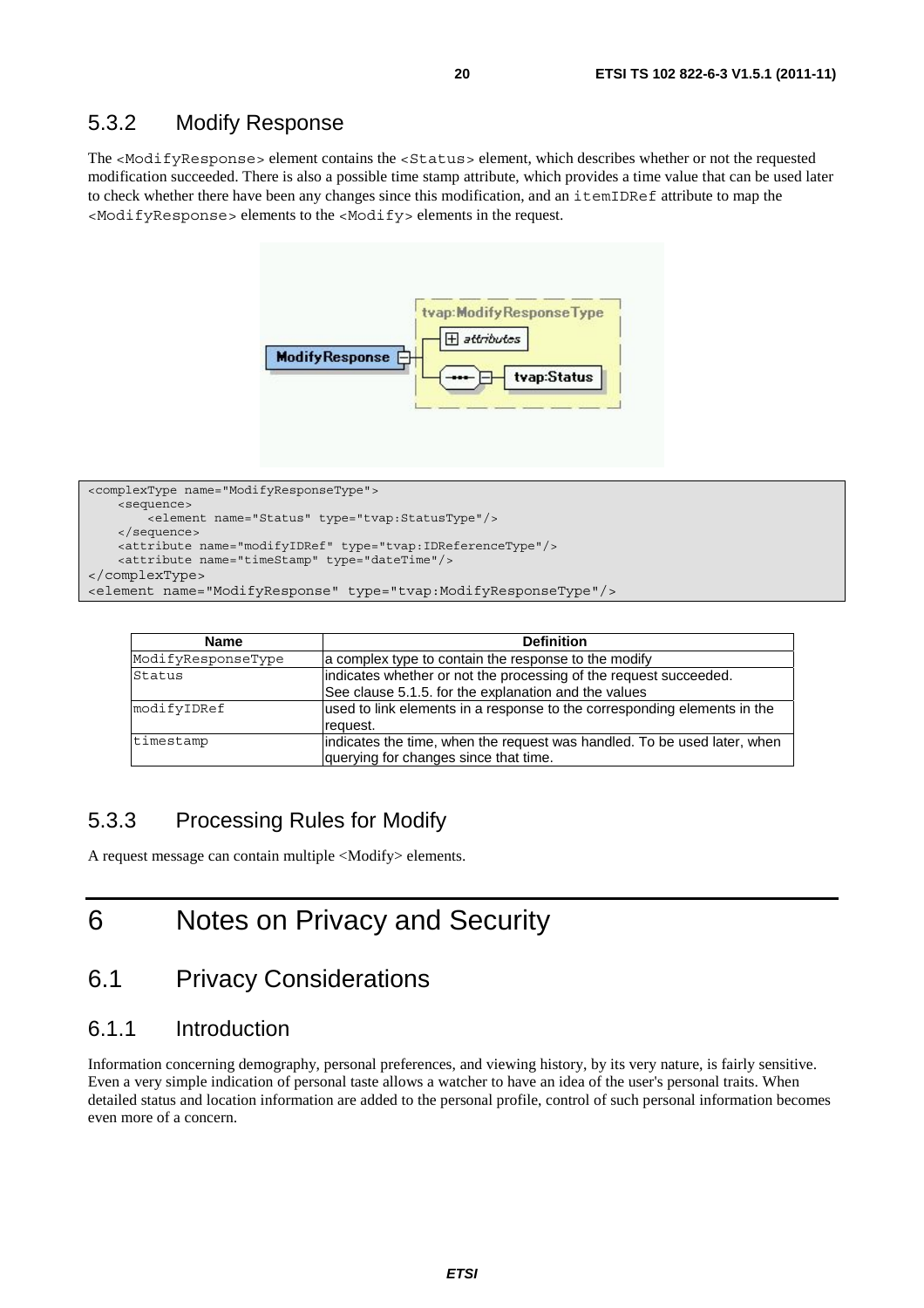### 6.1.2 Authorization of Watchers

At a minimum a user must be able to specify who is able to request his personal profile for him/her. The consequence of this to the implementer is that incoming profile requests must be checked to ensure that their requesting Principal has been authorized by the target Principal to receive his/her personal profile information. While the implementation and maintenance of any authorization lists is specific to the individual protocols, the following supplies some mechanisms to indicate the requestor of the presence data and how the data will be used.

### 6.1.3 Consent

The <Consent> header block allows profile exchange service clients to indicate to the profile exchange service provider that they have obtained consent to receive the presence data for a Principal.

### 6.1.4 Usage Directives

The <UsageDirective> header block allows a principal to specify limits on how his/her presence data may be used. The semantics for this block have not yet been fully specified, but one possible usage would involve a URL being specified in the UsageDirective block in the presence response, and this URL would reference a policy that describes a set of obligations that the requesting presence service client must fulfil or be in breach.

### 6.1.5 Options

As has been discussed, it is important that the user profile service provider be capable of specifying what information contained in user metadata can be exchanged and, in particular, whether the user ID is to be shared. This is handled by defining options in the offered resources that are publicized during the exchange of SOAP messages, as specified in TS 102 822-3-3 [5]. In this sense, an "options" element can be taken as expressing the "options" available for the resource offering, which provides hints to a potential requester whether certain data or operations may be available with a particular resource offering: e.g. an option may be provided stating whether information concerning user ID is available.

### 6.2 Security Mechanisms

The security mechanisms described in TS 102 822-7 [12] and Web Services Security: SOAP Message Security [19] should be supported.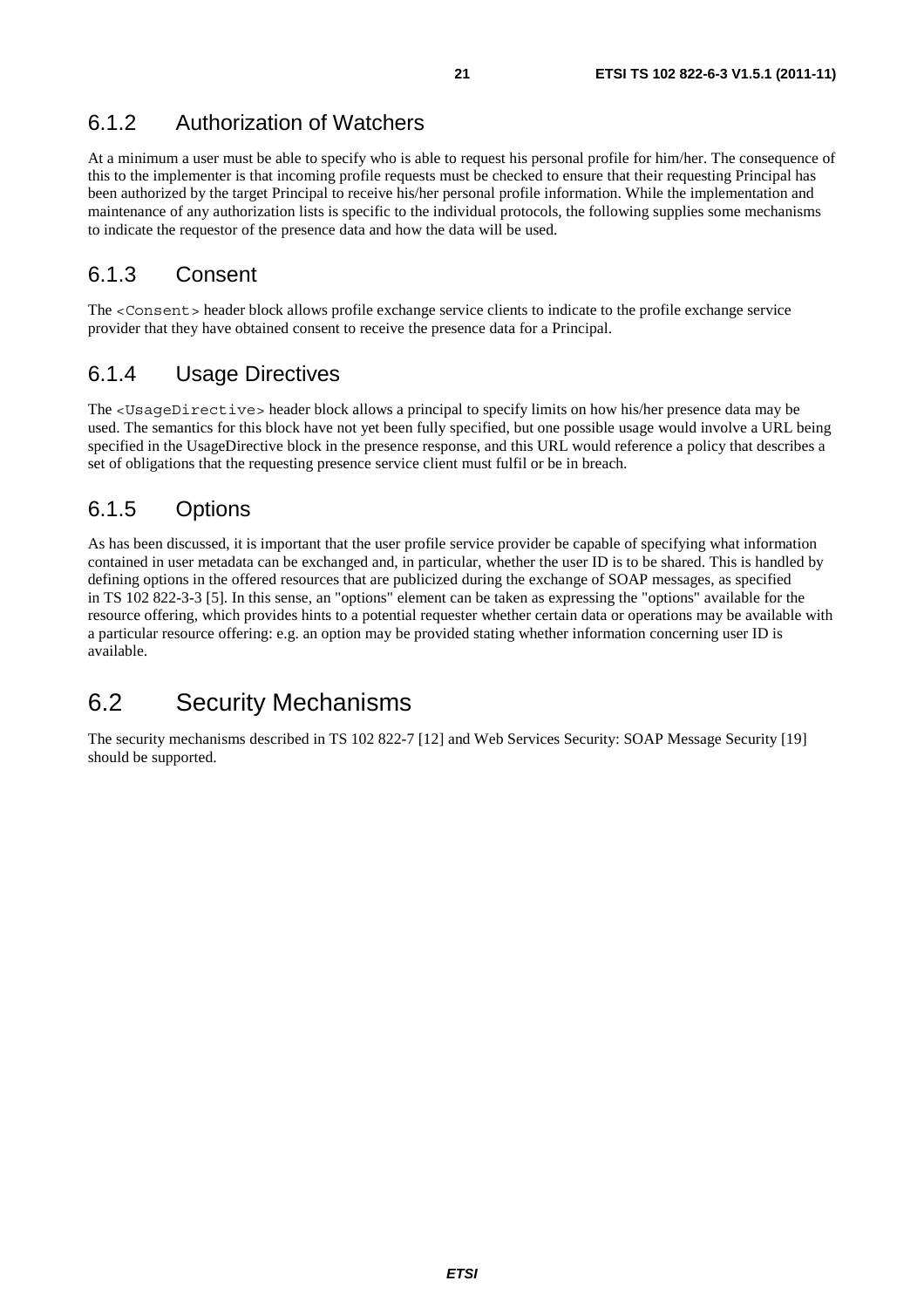# Annex A (normative): Schema and classification scheme

# A.1 Schema

```
<?xml version="1.0" encoding="UTF-8"?> 
<schema targetNamespace="urn:tva:profile:2011" xmlns:xenc="http://www.w3.org/2001/04/xmlenc#" 
xmlns:mpeg7="urn:tva:mpeg7:2008" xmlns:tvap="urn:tva:profile:2011" xmlns:tva="urn:tva:metadata:2011" 
xmlns="http://www.w3.org/2001/XMLSchema" 
         elementFormDefault="qualified" attributeFormDefault="unqualified"> 
     <annotation> 
         <documentation xml:lang="en">This schema consists of datatypes that are normatively 
         defined in TS 102 822-6-3 v1.4.1</documentation> 
     </annotation> 
     <import namespace="http://www.w3.org/XML/1998/namespace" schemaLocation="xml.xsd"/> 
     <import namespace="urn:tva:mpeg7:2008" schemaLocation="tva_mpeg7_2008.xsd"/> 
     <import namespace="urn:tva:metadata:2011" schemaLocation="tva_metadata_3-1_v171.xsd"/> 
     <import namespace="http://www.w3.org/2001/04/xmlenc#" schemaLocation="xenc- 
     schema.xsd"/> 
     <annotation> 
         <documentation xml:lang="en">Base Types</documentation> 
     </annotation> 
     <complexType name="ResourceIDType"> 
         <simpleContent> 
             <extension base="anyURI"> 
                 <attribute name="id" type="tva:TVAIDType"/> 
             </extension> 
         </simpleContent> 
     </complexType> 
     <complexType name="EncryptedResourceIDType"> 
         <sequence> 
             <element ref="xenc:EncryptedData"/> 
             <element ref="xenc:EncryptedKey"/> 
         </sequence> 
     </complexType> 
     <group name="ResourceIDGroup"> 
         <choice> 
             <element name="ResourceID" type="tvap:ResourceIDType"/> 
             <element name="EncryptedResourceID" type="tvap:EncryptedResourceIDType"/> 
         </choice> 
     </group> 
     <simpleType name="SelectTypeType"> 
         <restriction base="string"> 
             <enumeration value="xpath"/> 
             <enumeration value="abbreviated"/> 
         </restriction> 
     </simpleType> 
     <complexType name="SelectType"> 
         <simpleContent> 
             <extension base="string"> 
                 <attribute name="type" type="tvap:SelectTypeType" use="optional" 
                 default="abbreviated"/> 
             </extension> 
         </simpleContent> 
     </complexType> 
     <complexType name="StatusDescriptionType"> 
         <complexContent> 
             <extension base="mpeg7:TextualType"> 
                 <attribute name="href" type="mpeg7:termReferenceType" use="optional"/> 
             </extension> 
         </complexContent> 
     </complexType> 
     <complexType name="StatusType"> 
         <sequence> 
             <element name="StatusDescription" type="tvap:StatusDescriptionType" minOccurs="0" 
         maxOccurs="unbounded"/> 
         </sequence> 
         <attribute name="code" use="required"> 
             <simpleType> 
                 <restriction base="string"> 
                     <enumeration value="OK"/>
```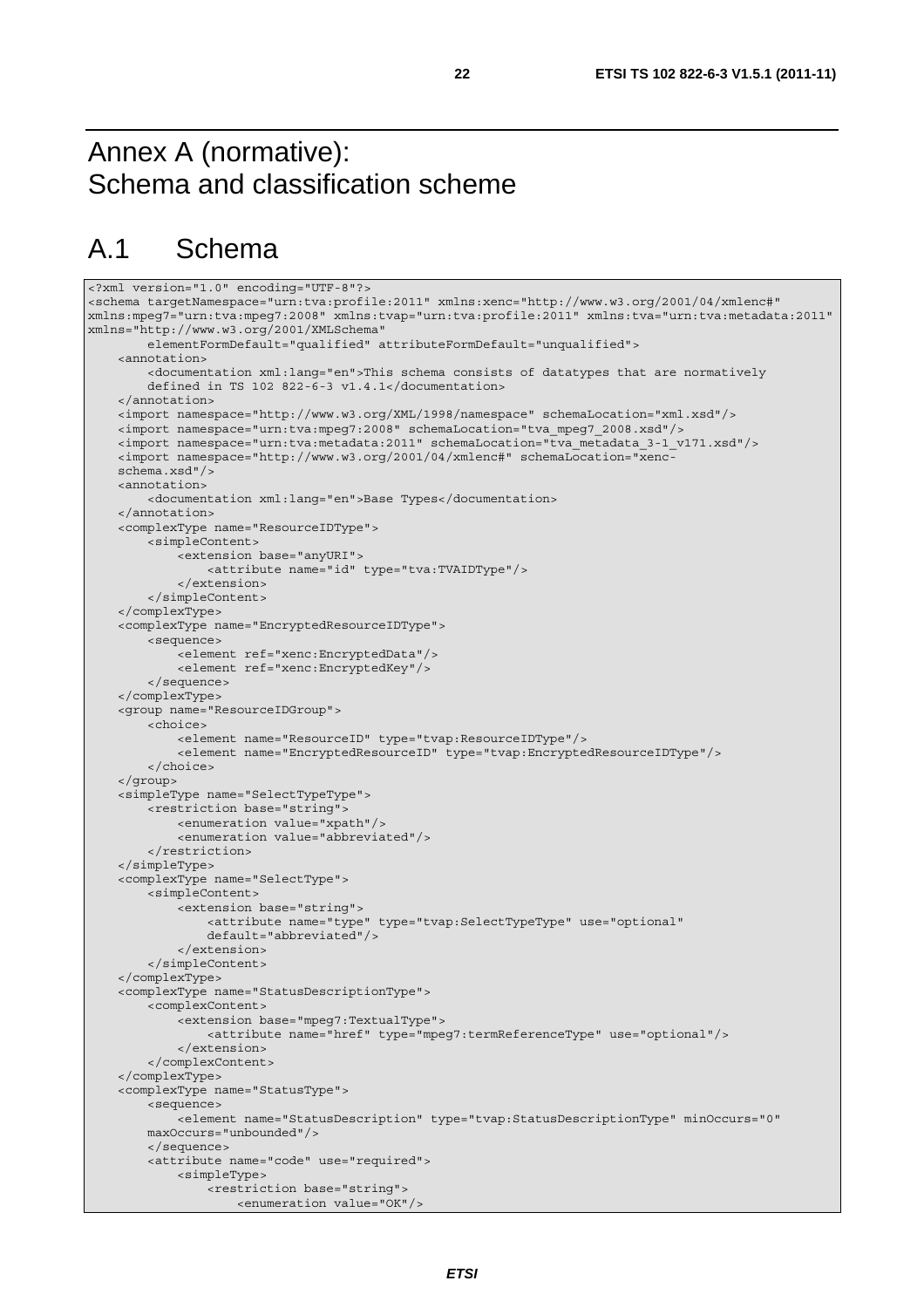```
 <enumeration value="Failed"/> 
              </restriction> 
          </simpleType> 
     </attribute> 
     <attribute name="requestIDRef" type="tva:TVAIDRefType" use="optional"/> 
 </complexType> 
 <annotation> 
     <documentation xml:lang="en">Clause 5.2.1 Query</documentation> 
 </annotation> 
 <complexType name="QueryType"> 
     <sequence> 
         <group ref="tvap:ResourceIDGroup"/> 
         <element name="QueryItem" minOccurs="0" maxOccurs="unbounded"> 
              <complexType> 
                  <sequence> 
                      <element name="Select" type="tvap:SelectType" minOccurs="0"/> 
                  </sequence> 
                  <attribute name="itemID" type="tva:TVAIDType"/> 
                  <attribute name="changedSince" type="dateTime"/> 
              </complexType> 
         </element> 
     </sequence> 
     <attribute name="queryID" type="tva:TVAIDType"/> 
 </complexType> 
 <element name="Query" type="tvap:QueryType"/> 
 <annotation> 
     <documentation xml:lang="en">Clause 5.2.2 Query Response</documentation> 
 </annotation> 
 <complexType name="QueryResponseType"> 
     <sequence> 
        -<br><element name="Status" type="tvap:StatusType" maxOccurs="unbounded"/>
         <element name="Data" minOccurs="0" maxOccurs="unbounded"> 
              <complexType> 
                  <sequence> 
                      <element name="TVAMain" type="tva:TVAMainType" minOccurs="0"/> 
                  </sequence> 
                  <attribute name="itemIDRef" type="tva:TVAIDRefType"/> 
              </complexType> 
         </element> 
     </sequence> 
     <attribute name="queryIDRef" type="tva:TVAIDRefType"/> 
     <attribute name="timeStamp" type="dateTime"/> 
 </complexType> 
 <element name="QueryResponse" type="tvap:QueryResponseType"/> 
 <annotation> 
     <documentation xml:lang="en">Clause 5.3.1 Modify</documentation> 
 </annotation> 
 <complexType name="ModifyType"> 
     <sequence> 
          <group ref="tvap:ResourceIDGroup"/> 
         <element name="Modification" maxOccurs="unbounded"> 
              <complexType> 
                  <sequence> 
                      <element name="Select" type="tvap:SelectType" minOccurs="0"/> 
                      <element name="NewData" minOccurs="0"> 
                           <complexType> 
                               <sequence> 
                                   <element name="TVAMain" type="tva:TVAMainType" minOccurs="0"/> 
                               </sequence> 
                           </complexType> 
                      </element> 
                  </sequence> 
                  <attribute name="itemID" type="tva:TVAIDType"/> 
                  <attribute name="notChangedSince" type="dateTime"/> 
                  <attribute name="overrideAllowed" type="boolean" default="0"/> 
              </complexType> 
         </element> 
     </sequence> 
     <attribute name="modifyID" type="tva:TVAIDType"/> 
 </complexType> 
 <element name="Modify" type="tvap:ModifyType"/> 
 <annotation> 
     <documentation xml:lang="en">Clause 5.3.2 Modify Response</documentation> 
 </annotation> 
 <complexType name="ModifyResponseType"> 
     <sequence> 
         <element name="Status" type="tvap:StatusType" maxOccurs="unbounded"/> 
     </sequence>
```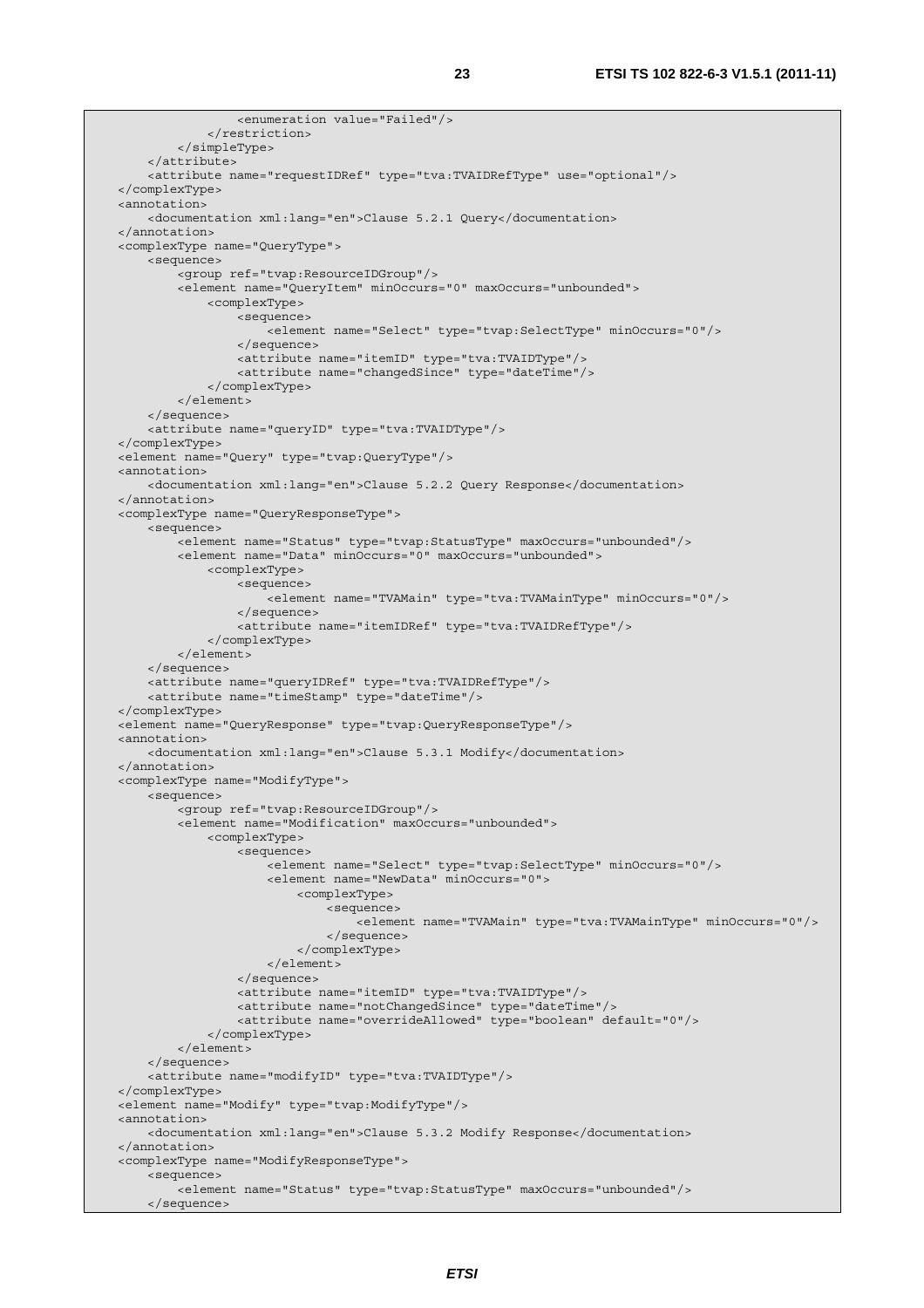```
 <attribute name="modifyIDRef" type="tva:TVAIDRefType"/> 
         <attribute name="timeStamp" type="dateTime"/> 
     </complexType> 
    <element name="ModifyResponse" type="tvap:ModifyResponseType"/> 
</schema>
```
# A.2 Status Classification Scheme

```
<ClassificationScheme uri="urn:tva:profile:cs:StatusCS:2005"> 
     <!-- ##################################################################### --> 
    <!-- Status Code returned to requests
     <!--Definition: --> 
     <!-- ##################################################################### --> 
     <Term termID="1"> 
         <Name xml:lang="en">ActionNotAuthorized</Name> 
         <Definition xml:lang="en"> 
     Indicates that the requested action is not authorized. 
</Definition> 
     </Term> 
     <Term termID="2"> 
         <Name xml:lang="en"> 
ActionNotSupported</Name> 
         <Definition xml:lang="en"> 
     Indicates that the requested action is not supported by this service. 
     </Definition> 
     </Term> 
     <Term termID="3"> 
         <Name xml:lang="en"> 
AllReturned </Name> 
         <Definition xml:lang="en"> definition</Definition> 
     </Term> 
     <Term termID="4"> 
         <Name xml:lang="en"> 
ChangedSinceReturnsAll</Name> 
         <Definition xml:lang="en">Indicates that when an attribute provider does not support this 
parameter and returns all the data addressed by Select regardless of the latest modification times. 
Some or all data returned might actually be older than the time specified in the ChangedSince 
parameter. 
.<br></Definition>
     </Term> 
     <Term termID="5"> 
         <Name xml:lang="en">DataTooLong</Name> 
         <Definition xml:lang="en">Indicates that the size of the requested data exceeds the preset 
threshold of the service provider. This is only for modifications. 
</Definition> 
     </Term> 
     <Term termID="6"> 
         <Name xml:lang="en">ExistsAlready</Name> 
         <Definition xml:lang="en">Indicates that the request is trying to modify to a preexisting 
value. 
</Definition> 
     </Term> 
    \epsilonTerm \text{term} Term\text{ID} = "7" <Name xml:lang="en">InvalidData </Name> 
         <Definition xml:lang="en">Indicates that the request contains invalid data 
</Definition> 
     </Term> 
     <Term termID="8"> 
         <Name xml:lang="en">InvalidResourceID</Name> 
         <Definition xml:lang="en">Indicates that the ResourceID of the request is invalid. 
</Definition> 
     </Term> 
     <Term termID="9"> 
         <Name xml:lang="en">InvalidSelect</Name> 
         <Definition xml:lang="en">Indicates that the Select element is invalid in the request. 
</Definition> 
     </Term> 
     <Term termID="10"> 
         <Name xml:lang="en">MissingNewDataElement</Name> 
         <Definition xml:lang="en">Indicates that the request specifies no new data to be updated. 
</Definition> 
     </Term> 
     <Term termID="11">
```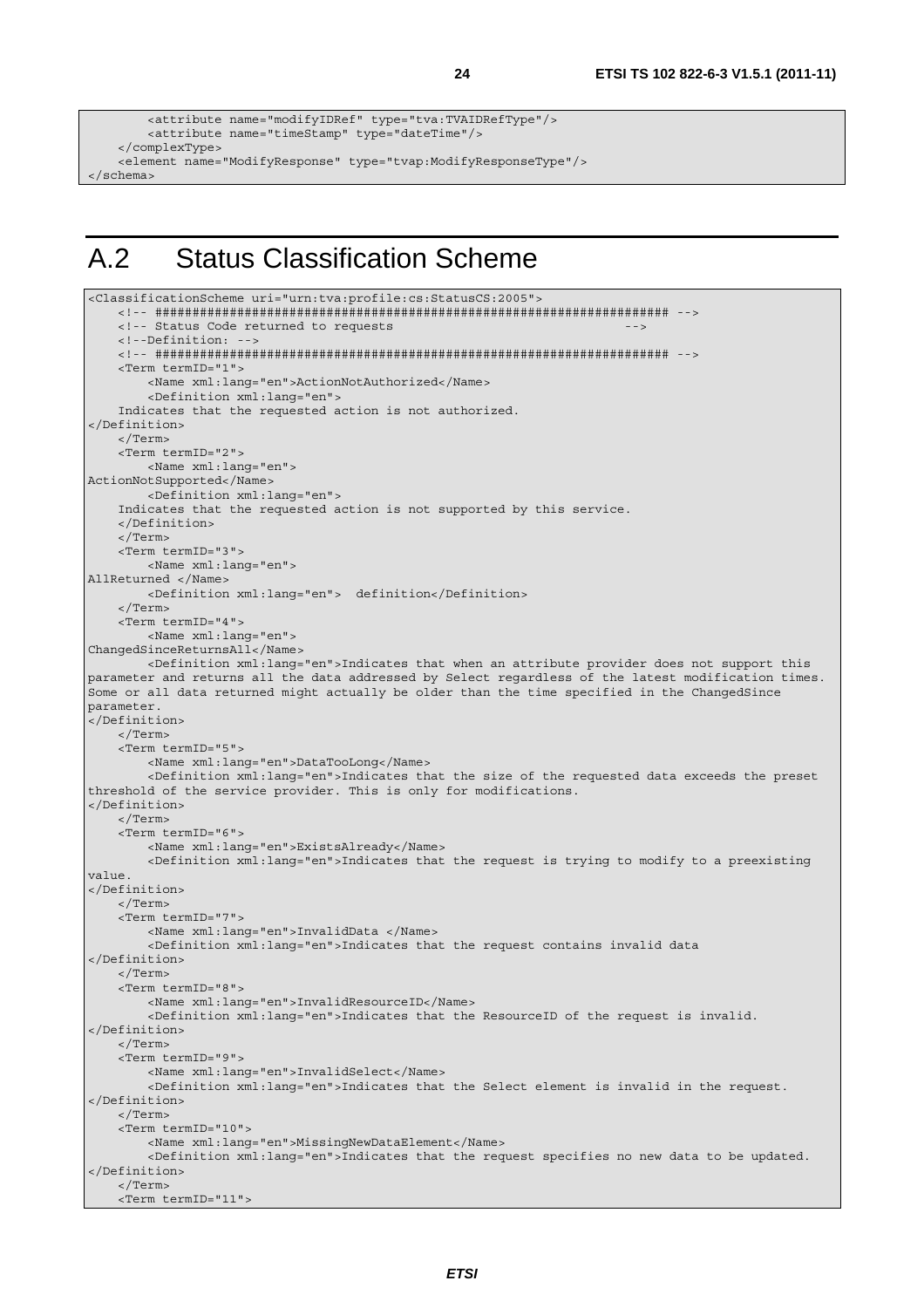| <name xml:lanq="en">MissinqResourceIDElement</name>                                                   |  |  |  |
|-------------------------------------------------------------------------------------------------------|--|--|--|
| <definition xml:lanq="en">Indicates that the request fails to specify the ResourceID</definition>     |  |  |  |
|                                                                                                       |  |  |  |
| $\langle$ Term $\rangle$                                                                              |  |  |  |
| <term termid="12"></term>                                                                             |  |  |  |
| <name xml:lang="en">MissingSelect</name>                                                              |  |  |  |
| <definition xml:lang="en">Indicates that the request fails to specify the Select element</definition> |  |  |  |
|                                                                                                       |  |  |  |
| $\langle$ Term $\rangle$                                                                              |  |  |  |
| <term termid="13"></term>                                                                             |  |  |  |
| <name xml:lang="en">NoMoreElements</name>                                                             |  |  |  |
| <definition xml:lanq="en">Indicates that the returned data ends prematurely for lack of</definition>  |  |  |  |
| elements.                                                                                             |  |  |  |
|                                                                                                       |  |  |  |
| $\langle$ /Term>                                                                                      |  |  |  |
| <term termid="14"></term>                                                                             |  |  |  |
| <name xml:lanq="en">NoMultipleAllowed</name>                                                          |  |  |  |
| <definition xml:lang="en">Indicates that multiple requests are not allowed</definition>               |  |  |  |
|                                                                                                       |  |  |  |
| $\langle$ Term>                                                                                       |  |  |  |
| <term termid="15"></term>                                                                             |  |  |  |
| <name xml:lang="en">NoMultipleResources</name>                                                        |  |  |  |
| <definition xml:lanq="en">Indicates that the use of multiple resources is not allowed</definition>    |  |  |  |
|                                                                                                       |  |  |  |
| $\langle$ Term>                                                                                       |  |  |  |
| <term termid="16"></term>                                                                             |  |  |  |
| <name lang="en" xml:="">TimeOut</name>                                                                |  |  |  |
| <definition xml:lang="en">Indicates that the request has failed because of timeout.</definition>      |  |  |  |
|                                                                                                       |  |  |  |
| $\langle$ /Term $\rangle$                                                                             |  |  |  |
| <term termid="17"></term>                                                                             |  |  |  |
| <name lang="en" xml:="">UnexpectedError</name>                                                        |  |  |  |
| <definition xml:lang="en">Indicates that an unexpected error has occurred</definition>                |  |  |  |
| $\langle$ Term>                                                                                       |  |  |  |
|                                                                                                       |  |  |  |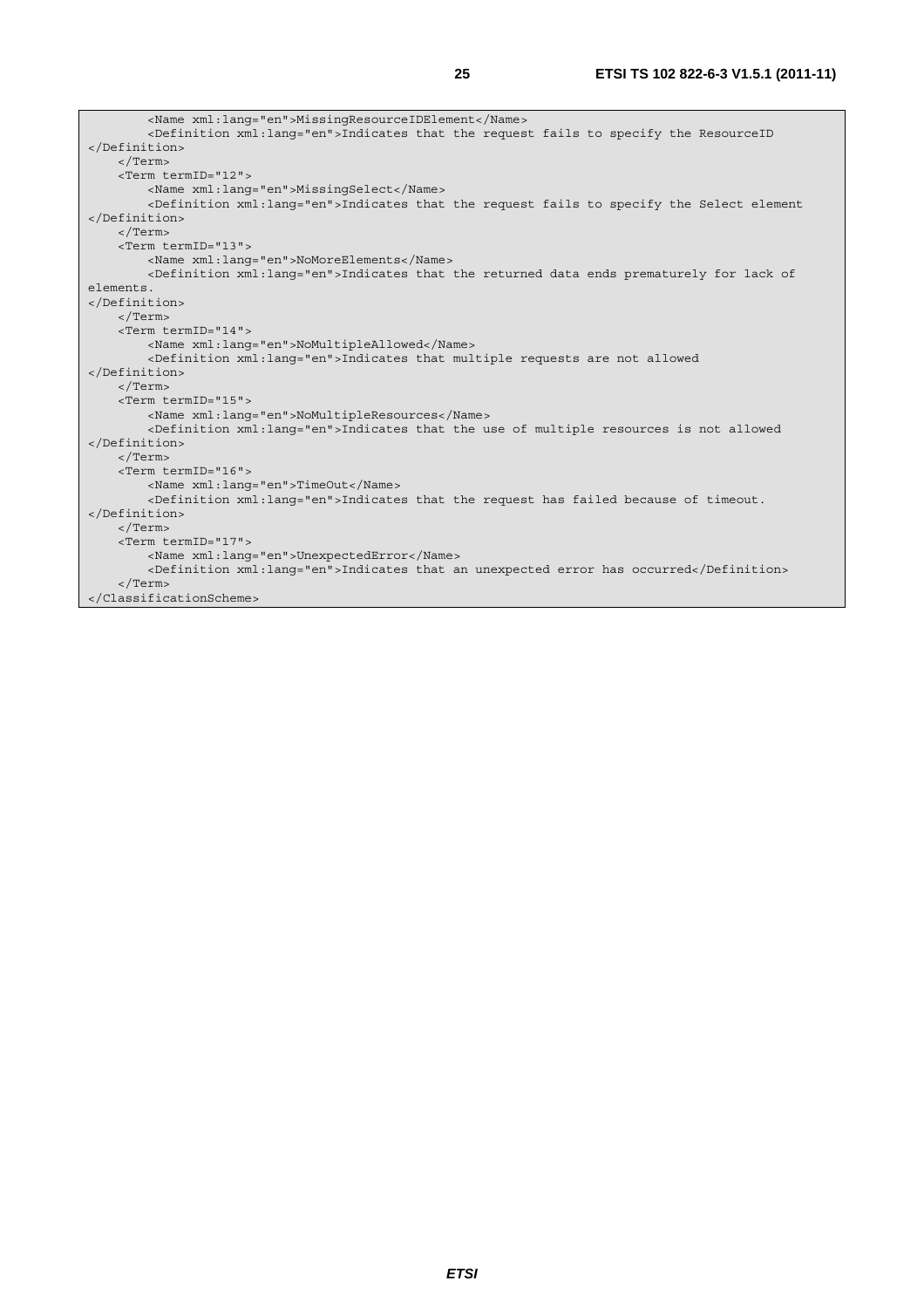# Annex B (informative): Sample instances

# B.1 Sample SOAP Header

```
<soapenv:Header> 
     <sb:Correlation id="NTTAEB9DE0EB0B1A89B00797A14C6EE85F6" messageID="uuid:debbffd3-4ea8-973e-
5463-e5ecc2d95dde" timestamp="2004-03-10T05:59:01Z" 
soapenv:actor="http://schemas.xmlsoap.org/soap/actor/next" soapenv:mustUnderstand="1" 
xmlns:sb="urn:liberty:sb:2003-08"/> 
     <sb:Provider providerID="https://UKCP.com:8443/" soapenv:mustUnderstand="0" 
xmlns:sb="urn:liberty:sb:2003-08"/> 
     <wsse:Security soapenv:actor="http://schemas.xmlsoap.org/soap/actor/next" 
soapenv:mustUnderstand="1" xmlns:wsse="http://schemas.xmlsoap.org/ws/2003/06/secext"> 
         <wsse:BinarySecurityToken EncodingType="wsse:Base64Binary" ValueType="wsse:X509v3" 
wsu:Id="X509Token" xmlns:wsu="http://schemas.xmlsoap.org/ws/2003/06/utility"> 
MIICBDCCAW2gAwIBAgIBUTANBgkqhkiG9w0BAQQFADA1MQswCQYDVQQGEwJVUzEUMBIGA1UEChMLTGliZXJ0eSBJT1AxEDAOBgNV
BAMTB1Rlc3QgQ0EwHhcNMDMxMjA1MTQ0MjI1WhcNMDQxMjA0MTQ0MjI1WjBMMQswCQYDVQQGEwJVUzEYMBYGA1UEChMPTGliZXJ0
eSBJT1AgamtzMSMwIQYDVQQDExpudHQtYS1zaWduLmxpYmVydHktaW9wLm9yZzCBnzANBgkqhkiG9w0BAQEFAAOBjQAwgYkCgYEA
q9Sl+JvcHKNjjtE/v70TKMMXo+Ft05RBy/XUruHZsuH0b206MYG+CCBoPyJ6Jv+6+ZsCgIEjfJ6lqRZRZmPdGv92zcBHHO1/k1/G
G7FPNFH+mrUm/66nRDysv6JFMzW7+Ct7132IUUiTEvj45CXHEcyy8JUffd1J1+FOrVweAEUCAwEAAaMNMAswCQYDVR0TBAIwADAN
BgkqhkiG9w0BAQQFAAOBgQBwqsW22HMTLTcxn3jiifP+yBjKRaYpikrRzffeJ8XtLUrHCkm7ZOX/OeqidHAARB4lTxmITCB3LbHm
ViAk4G66K4Yb9Y0FFVJCFyaYHnY6W6oLDkTv5IMqDL//vV6QF9boO2gvTpap4WL5+6meNmCyWKoeO4CuwX3qys5yrA8opg==</ws
se:BinarySecurityToken> 
         <ds:Signature xmlns:ds="http://www.w3.org/2000/09/xmldsig#"> 
             <ds:SignedInfo> 
                 <ds:CanonicalizationMethod Algorithm="http://www.w3.org/TR/2001/REC-xml-c14n- 
                 20010315"/> 
                 <ds:SignatureMethod Algorithm="http://www.w3.org/2000/09/xmldsig#rsa-sha1"/> 
                 <ds:Reference URI="#NTTAEB9DE0EB0B1A89B00797A14C6EE85F6"> 
                      <ds:DigestMethod Algorithm="http://www.w3.org/2000/09/xmldsig#sha1"/> 
                      <ds:DigestValue>/vqZkvIo2MkbAntQ3j0+I0QsZ4k=</ds:DigestValue> 
                 </ds:Reference> 
                 <ds:Reference URI="#NTT43EBDA48A7965082DA284C13DE33EFDE"> 
                     <ds:Transforms> 
                          <ds:Transform Algorithm="http://www.w3.org/2001/10/xml-exc-c14n#"/> 
                      </ds:Transforms> 
                      <ds:DigestMethod Algorithm="http://www.w3.org/2000/09/xmldsig#sha1"/> 
                      <ds:DigestValue>js4Cmrbteuy9Epti94O9+xFj7yk=</ds:DigestValue> 
                 </ds:Reference> 
             </ds:SignedInfo> 
             <ds:SignatureValue> 
Rh9MenehPh/9zIB/8wNg4tCKaLIs5ayiRbfKrepXpD9qbsIOVjZ0/2R1ChiX/WaDANtVtdfj/sD3utjTLLRNiXKF45RWKQtzZT3e
RG2elAfm7a9ZnWgFBm0Q+/kSPmPHzo3aCx9K8yVUPmdg/S8BWjh5VLvz9U99JDJKF4FEx3o= 
</ds:SignatureValue> 
             <ds:KeyInfo> 
                 <wsse:SecurityTokenReference Usage="sec:MessageAuthentication" 
                 xmlns:sec="urn:liberty:sec:2003- 
                 08"> 
                     <wsse:Reference URI="#X509Token"/> 
                 </wsse:SecurityTokenReference> 
             </ds:KeyInfo> 
         </ds:Signature> 
     </wsse:Security> 
</soapenv:Header>
```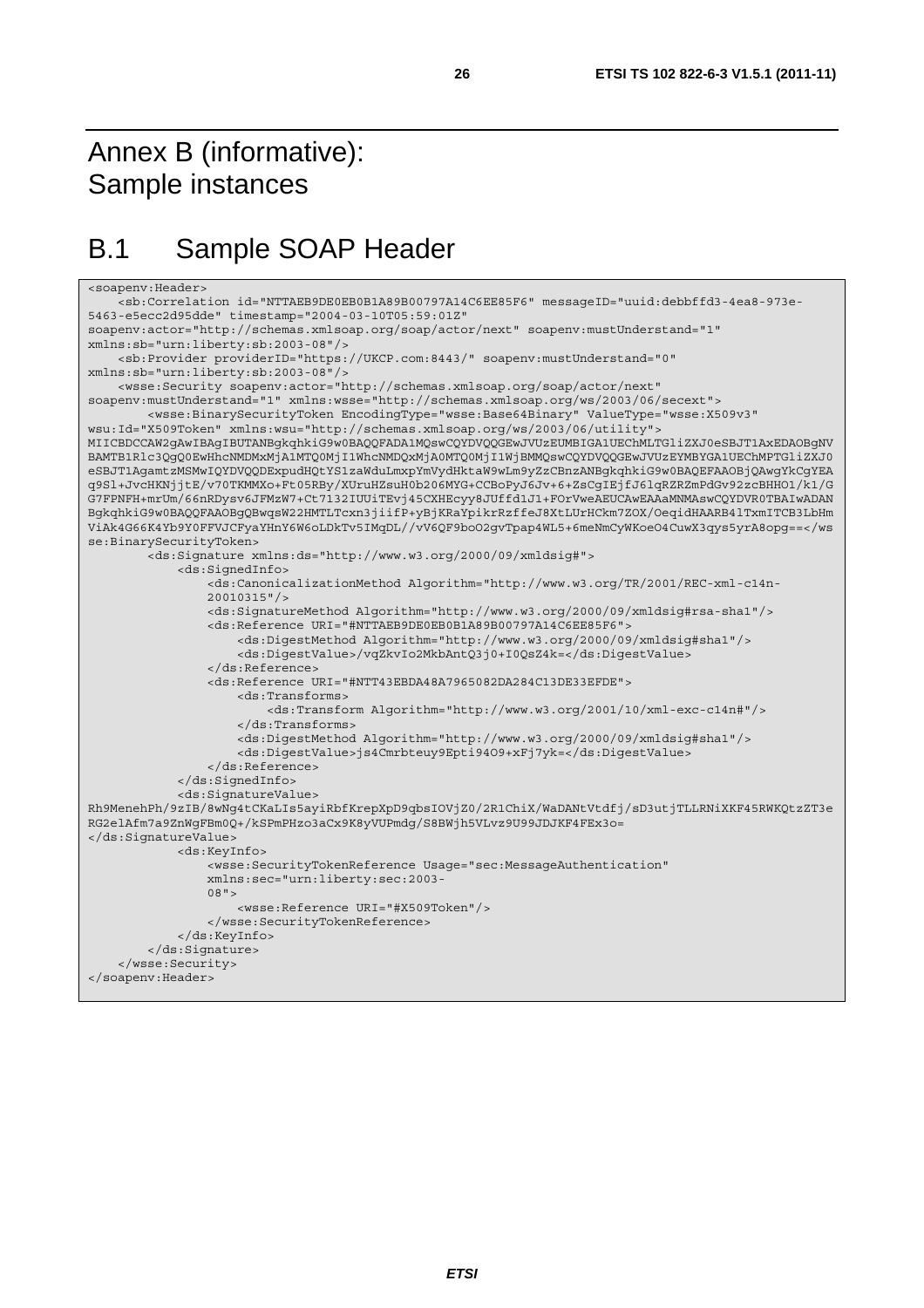# B.2 Example of Query

```
<Query queryID="QR001"> 
     <ResourceID>http://profile-provider.com/d8ddw6dd7m28v628</ResourceID> 
     <QueryItem itemID="preference" changedSince="2001-12-17T09:30:47-05:00"> 
         <Select type="abbreviated">tva:profile:UserSearchPreferences</Select> 
     </QueryItem> 
     <QueryItem itemID="where"> 
         <Select type="abbreviated">tva:profile:UserLocation</Select> 
     </QueryItem> 
</Query>
```
# B.3 Example of QueryResponse

```
<QueryResponse xmlns="urn:tva:profile:2011" xmlns:mpeg7="urn:tva:mpeg7:2008" 
xmlns:tva="urn:tva:metadata:2011" queryIDRef="QR001" timeStamp="2001-12-17T09:30:47-05:00"> 
     <Status code="OK" requestIDRef="preference"/> 
     <Data itemIDRef="preference"> 
         <TVAMain xml:lang="en" publisher="TV-Anytime.org" publicationTime="2006-12- 
         17T09:30:47-05:00" rightsOwner="TV-Anytime.org"> 
                      <tva:UserDescription> 
                  <tva:UserPreferences> 
                      <tva:UserPreference> 
                          <mpeg7:FilteringAndSearchPreferences preferenceValue="90" 
                          xmlns:mpeg7="urn:mpeg:mpeg7:schema:2001"> 
                               <mpeg7:ClassificationPreferences> 
                                   <mpeg7:Genre href="urn:mpeg:GenreCS"> 
                                       <mpeg7:Name>Soccer</mpeg7:Name> 
                                   </mpeg7:Genre> 
                               </mpeg7:ClassificationPreferences> 
                               <mpeg7:CreationPreferences> 
                                   <mpeg7:Creator preferenceValue="70"> 
                                       <mpeg7:Role href="urn:tva:metadata:cs:TVARoleCS:2002:V43"> 
                                            <mpeg7:Name>Participant</mpeg7:Name> 
                                       </mpeg7:Role> 
                                       <mpeg7:Agent xsi:type="mpeg7:OrganizationType"> 
                                            <mpeg7:Name> 
                                                <mpeg7:GivenName>Manchester United</mpeg7:GivenName> 
                                            </mpeg7:Name> 
                                       </mpeg7:Agent> 
                                   </mpeg7:Creator> 
                               </mpeg7:CreationPreferences> 
                          </mpeg7:FilteringAndSearchPreferences> 
                      </tva:UserPreference> 
                  </tva:UserPreferences> 
              </tva:UserDescription> 
         </TVAMain> 
     </Data> 
</QueryResponse>
```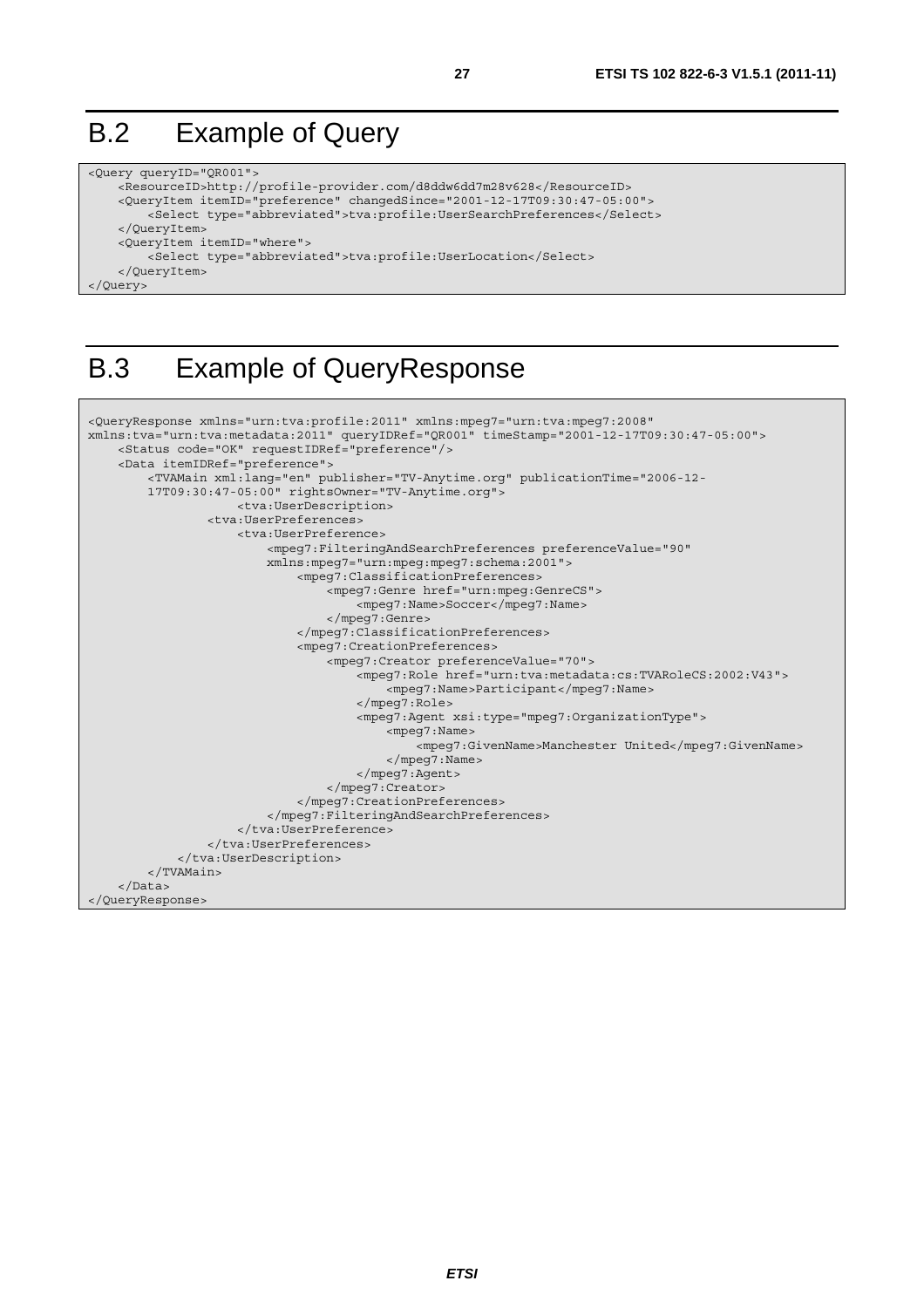# B.4 Example of Modify

```
<Modify xmlns="urn:tva:profile:2011" xmlns:mpeg7="urn:tva_mpeg7:2008" 
xmlns:tva="urn:tva:metadata:2011" modifyID="MR001"> 
     <ResourceID>http://profile-provider.com/d8ddw6dd7m28v628</ResourceID> 
     <Modification itemID="M001"> 
         <Select type="abbreviated">Genre</Select> 
         <NewData> 
             <TVAMain xml:lang="en" publicationTime="2006-12-17T09:30:47-05:00"> 
                  <tva:UserDescription> 
                      <tva:UserPreferences> 
                           <mpeg7:FilteringAndSearchPreferences> 
                               <mpeg7:ClassificationPreferences> 
                                   <mpeg7:Genre href="urn:tva:metadata:cs:ContentCS:2005:3.1.1.9" 
                                   preferenceValue="10"> 
                                        <mpeg7:Name xml:lang="en">Sports</mpeg7:Name> 
                                   </mpeg7:Genre> 
                               </mpeg7:ClassificationPreferences> 
                          </mpeg7:FilteringAndSearchPreferences> 
                      </tva:UserPreferences> 
                  </tva:UserDescription> 
              </TVAMain> 
         </NewData> 
     </Modification> 
</Modify>
```
### B.5 Example of ModifyResponse

```
<ModifyResponse xmlns="urn:tva:profile:2011" modifyIDRef="MR001"> 
     <Status code="Failed" requestIDRef="M001"> 
         <StatusDescription xml:lang="en" 
         href="urn:tva:profile:cs:StatusCS:2005:7">InvalidData</StatusDescription> 
     </Status> 
</ModifyResponse>
```
# B.6 Sample of WDSL

```
<wsdl:definitions xmlns:typens="urn:tva:metadata:user:wsdl:2004-07" 
xmlns:xsd="http://www.w3.org/2001/XMLSchema" xmlns:soap="http://schemas.xmlsoap.org/wsdl/soap/" 
xmlns:pp="urn:tva:metadata:user:2004-07" xmlns:wsdl="http://schemas.xmlsoap.org/wsdl/" 
xmlns="http://schemas.xmlsoap.org/wsdl/" targetNamespace="urn:tva:metadata:user:wsdl:2004-07" 
name="pp"> 
     <types> 
         <xsd:schema> 
              <xsd:import namespace="urn:tva:metadata:user:2004-07" 
              schemaLocation="tva_metadata_v171.xsd"/> 
             <xsd:annotation> 
                  <xsd:documentation>(An attempt at) TV Anytime User Profile Services 
             WSDL</xsd:documentation> 
              </xsd:annotation> 
         </xsd:schema> 
     </types> 
     <message name="Query"> 
         <part name="body" element="pp:Query"/> 
     </message> 
     <message name="QueryResponse"> 
         <part name="body" element="pp:QueryResponse"/> 
     </message> 
     <message name="Modify"> 
         <part name="body" element="pp:Modify"/> 
     </message> 
     <message name="ModifyResponse"> 
         <part name="body" element="pp:ModifyResponse"/> 
     </message> 
     <portType name="DataServicePort"> 
         <operation name="QueryOperation">
```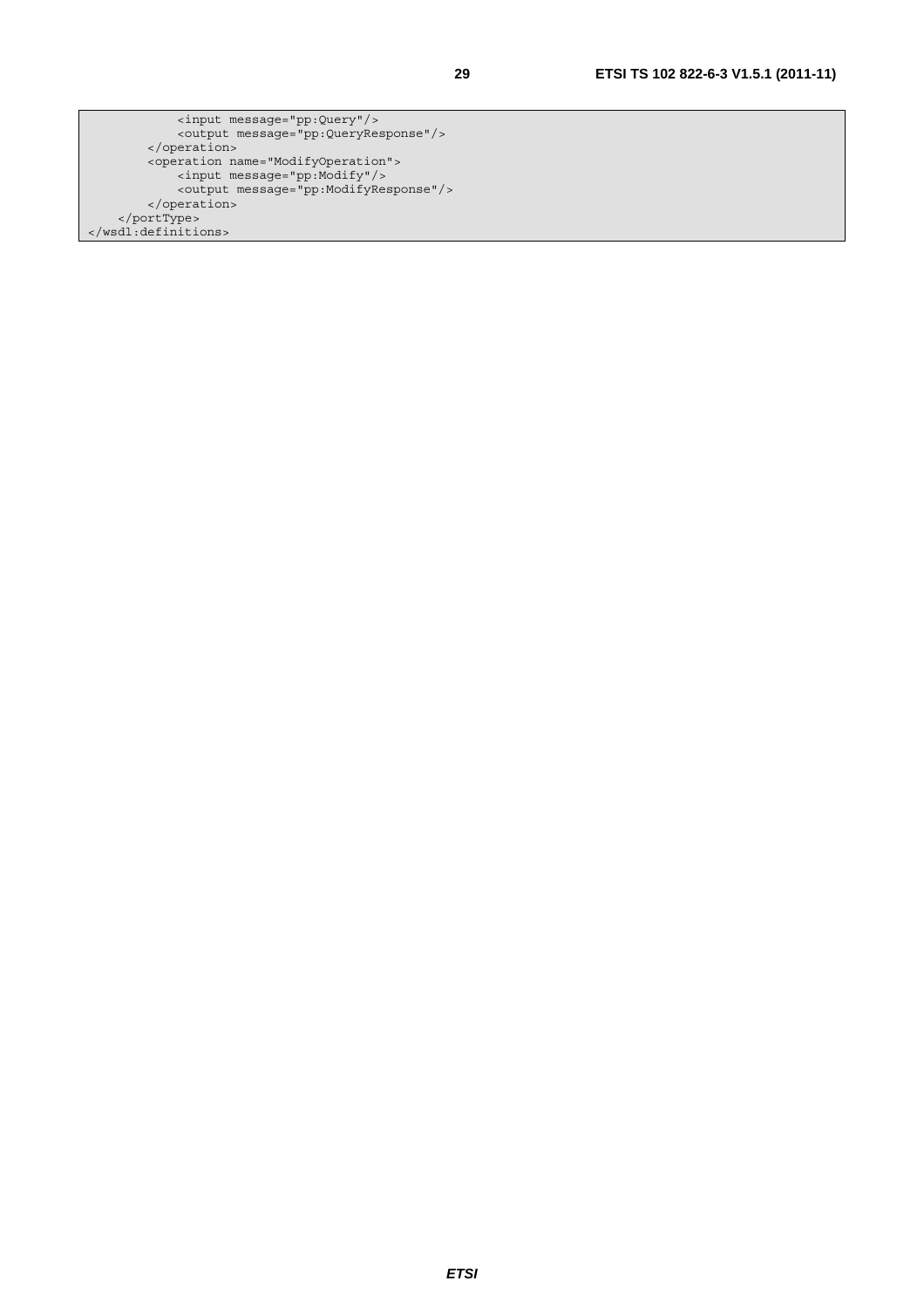# Annex C (normative): Schema files

The *TV-Anytime* profile exchange schema listed in the present document has been aggregated into a series of xsd file, forming the reference documentation, contained in archive ts\_1028220603v010501p0.zip, which accompanies the present document.

- tva\_profile\_exchange\_6-3\_v151.xsd;
- xenc-schema.xsd;
- xmldsig-core-schema.xsd.

The profile exchange metadata scheme imports other files that need to be present in order to be valid:

- xml.xsd;
- tva\_mpeg7\_2008.xsd;
- tva\_metadata\_3-1\_v171.xsd.

These files are available in archive ts\_1028220301v010701p0.zip accompanying TS 102 822-3-1 [3].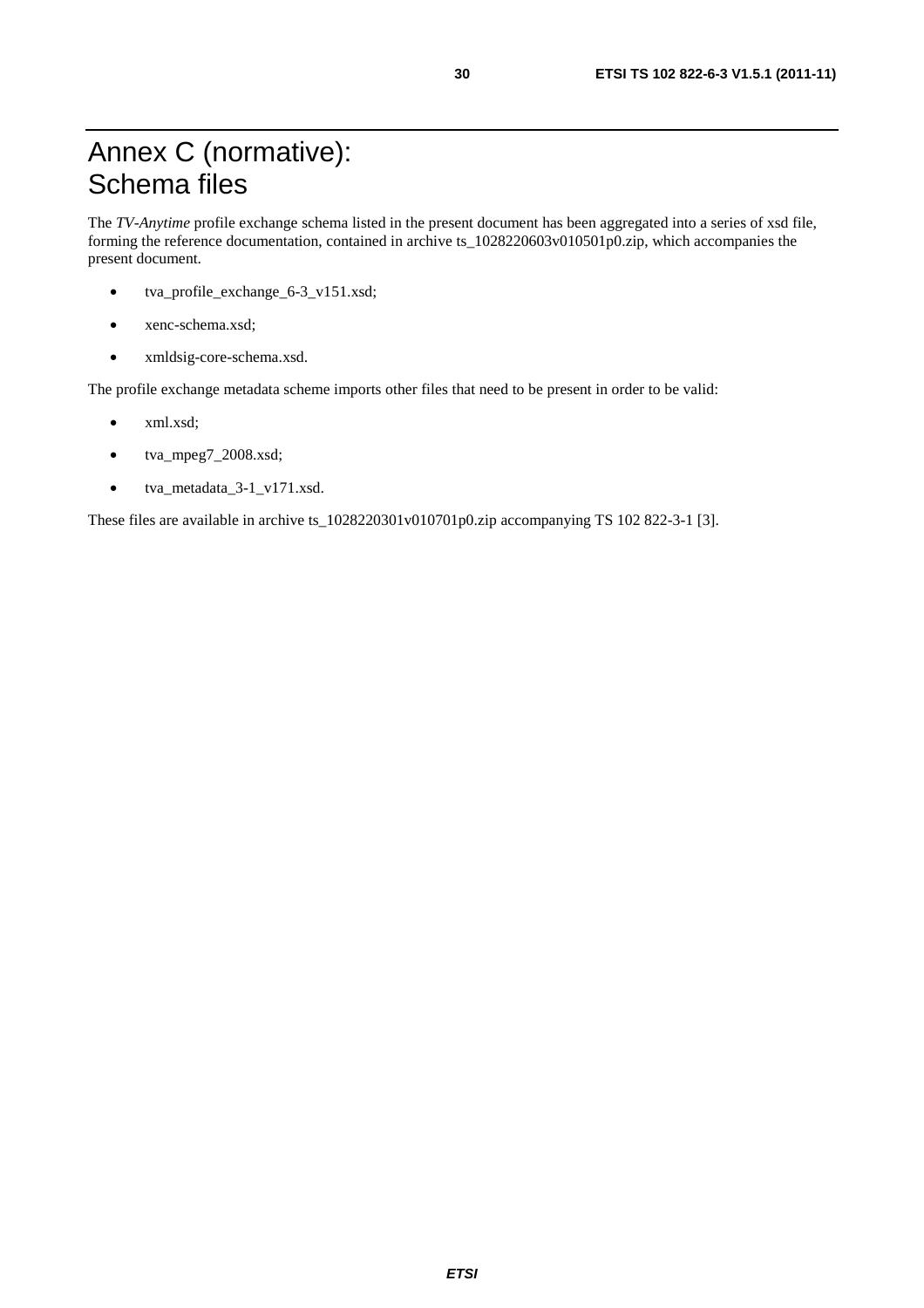# Annex D (informative): Bibliography

- Bindings and Profiles for the OASIS Security Assertion Markup Language (SAML).
- NOTE: Available at [http://www.oasis-open.org/committees/workgroup.php?wg\\_abbrev=security.](http://www.oasis-open.org/committees/workgroup.php?wg_abbrev=security)
- IETF RFC 1945: "Hypertext Transfer Protocol HTTP/1.0".

NOTE: Available at [http://www.ietf.org/rfc/rfc1945.txt.](ftp://ftp.rfc-editor.org/in-notes/rfc1945.txt)

• IETF RFC 2119: "Key words for use in RFCs to Indicate Requirement Levels".

NOTE: Available at [http://www.ietf.org/rfc/rfc2119.txt.](http://www.ietf.org/rfc/rfc2119.txt)

• IETF RFC 2616: "Hypertext Transfer Protocol - HTTP/1.1".

NOTE: Available at [http://www.ietf.org/rfc/rfc2616.txt.](http://www.ietf.org/rfc/rfc2616.txt)

- Liberty Reverse HTTP Binding for SOAP Specification.
- Liberty ID-WSF Security & Privacy Overview, Version 1.0.
- Liberty ID-WSF 1.0 Static Conformance Requirements, Version 1.0.
- Liberty ID-WSF Draft Guidelines.
- Liberty ID-WSF 1.0 Errata, Version 1.0.
- Liberty Alliance Developer Tutorial.
- NOTE: Available at: [http://www.projectliberty.org/resource\\_center/specifications/liberty\\_alliance\\_complete\\_specifications\\_zi](http://www.projectliberty.org/resource_center/specifications/liberty_alliance_complete_specifications_zip_package_21_november_2008) [p\\_package\\_21\\_november\\_2008.](http://www.projectliberty.org/resource_center/specifications/liberty_alliance_complete_specifications_zip_package_21_november_2008)
- Liberty Alliance Technical Glossary Version 1.3.

#### NOTE: Available at:

[http://www.projectliberty.org/resource\\_center/specifications/liberty\\_alliance\\_complete\\_specifications\\_zi](http://www.projectliberty.org/resource_center/specifications/liberty_alliance_complete_specifications_zip_package_21_november_2008) [p\\_package\\_21\\_november\\_2008.](http://www.projectliberty.org/resource_center/specifications/liberty_alliance_complete_specifications_zip_package_21_november_2008)

Liberty Alliance Specifications.

#### NOTE: Available at:

[http://www.projectliberty.org/resource\\_center/specifications/liberty\\_alliance\\_complete\\_specifications\\_zi](http://www.projectliberty.org/resource_center/specifications/liberty_alliance_complete_specifications_zip_package_21_november_2008) [p\\_package\\_21\\_november\\_2008.](http://www.projectliberty.org/resource_center/specifications/liberty_alliance_complete_specifications_zip_package_21_november_2008)

• Liberty ID-WSF Discovery Service Specification, Version 1.1.

#### NOTE: Available at:

[http://www.projectliberty.org/resource\\_center/specifications/liberty\\_alliance\\_complete\\_specifications\\_zi](http://www.projectliberty.org/resource_center/specifications/liberty_alliance_complete_specifications_zip_package_21_november_2008) [p\\_package\\_21\\_november\\_2008.](http://www.projectliberty.org/resource_center/specifications/liberty_alliance_complete_specifications_zip_package_21_november_2008)

• Liberty ID-WSF Data Services Template Specification, Version 1.0.

#### NOTE: Available at:

[http://www.projectliberty.org/resource\\_center/specifications/liberty\\_alliance\\_complete\\_specifications\\_zi](http://www.projectliberty.org/resource_center/specifications/liberty_alliance_complete_specifications_zip_package_21_november_2008) [p\\_package\\_21\\_november\\_2008.](http://www.projectliberty.org/resource_center/specifications/liberty_alliance_complete_specifications_zip_package_21_november_2008)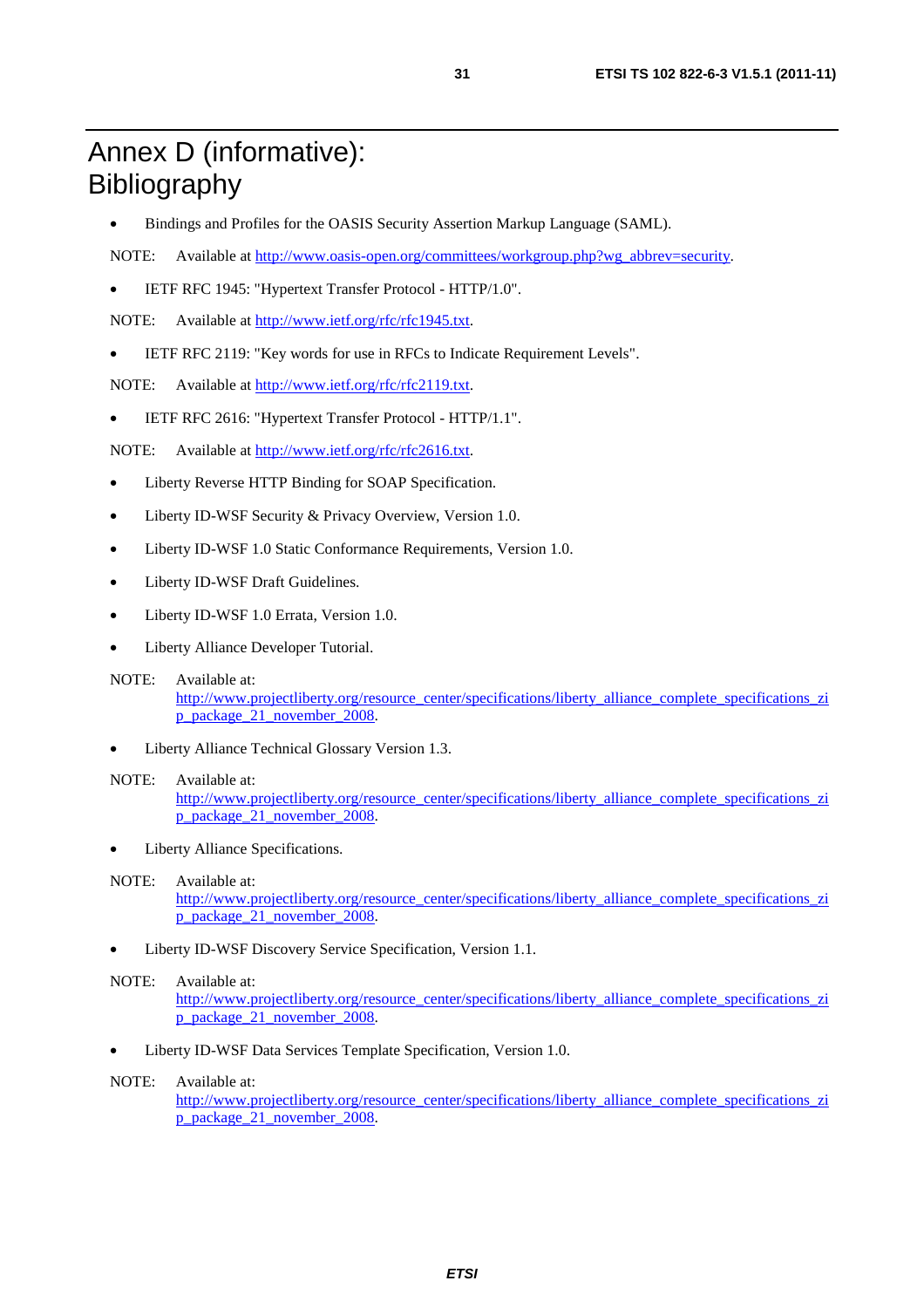NOTE: Available at:

[http://www.projectliberty.org/resource\\_center/specifications/liberty\\_alliance\\_complete\\_specifications\\_zi](http://www.projectliberty.org/resource_center/specifications/liberty_alliance_complete_specifications_zip_package_21_november_2008) [p\\_package\\_21\\_november\\_2008.](http://www.projectliberty.org/resource_center/specifications/liberty_alliance_complete_specifications_zip_package_21_november_2008)

• Liberty ID-WSF SOAP Binding Specification, Version 1.1.

#### NOTE: Available at:

[http://www.projectliberty.org/resource\\_center/specifications/liberty\\_alliance\\_complete\\_specifications\\_zi](http://www.projectliberty.org/resource_center/specifications/liberty_alliance_complete_specifications_zip_package_21_november_2008) [p\\_package\\_21\\_november\\_2008.](http://www.projectliberty.org/resource_center/specifications/liberty_alliance_complete_specifications_zip_package_21_november_2008)

Liberty ID-WSF Architecture Overview.

#### NOTE: Available at:

[http://www.projectliberty.org/resource\\_center/specifications/liberty\\_alliance\\_complete\\_specifications\\_zi](http://www.projectliberty.org/resource_center/specifications/liberty_alliance_complete_specifications_zip_package_21_november_2008) [p\\_package\\_21\\_november\\_2008.](http://www.projectliberty.org/resource_center/specifications/liberty_alliance_complete_specifications_zip_package_21_november_2008)

Liberty ID-WSF Implementation Guidelines.

#### NOTE: Available at:

[http://www.projectliberty.org/resource\\_center/specifications/liberty\\_alliance\\_complete\\_specifications\\_zi](http://www.projectliberty.org/resource_center/specifications/liberty_alliance_complete_specifications_zip_package_21_november_2008) [p\\_package\\_21\\_november\\_2008.](http://www.projectliberty.org/resource_center/specifications/liberty_alliance_complete_specifications_zip_package_21_november_2008)

• Liberty ID-WSF Interaction Service Specification, Version 1.1.

#### NOTE: Available at:

[http://www.projectliberty.org/resource\\_center/specifications/liberty\\_alliance\\_complete\\_specifications\\_zi](http://www.projectliberty.org/resource_center/specifications/liberty_alliance_complete_specifications_zip_package_21_november_2008) [p\\_package\\_21\\_november\\_2008.](http://www.projectliberty.org/resource_center/specifications/liberty_alliance_complete_specifications_zip_package_21_november_2008)

• Liberty ID-WSF Security Mechanisms Specification, Version 1.2.

#### NOTE: Available at:

[https://www.projectliberty.org/resource\\_center/specifications/liberty\\_alliance\\_complete\\_specifications\\_zi](https://www.projectliberty.org/resource_center/specifications/liberty_alliance_complete_specifications_zip_package_17_december_2007) [p\\_package\\_17\\_december\\_2007.](https://www.projectliberty.org/resource_center/specifications/liberty_alliance_complete_specifications_zip_package_17_december_2007) 

• Liberty ID-WSF Client Profiles Specification, Version 1.1.

#### NOTE: Available at:

[http://www.projectliberty.org/resource\\_center/specifications/liberty\\_alliance\\_complete\\_specifications\\_zi](http://www.projectliberty.org/resource_center/specifications/liberty_alliance_complete_specifications_zip_package_21_november_2008) p\_package<sup>21\_</sup>november\_2008.

• Liberty ID-WSF Authentication Service Specification, Version 1.1.

#### NOTE: Available at:

[http://www.projectliberty.org/resource\\_center/specifications/liberty\\_alliance\\_complete\\_specifications\\_zi](http://www.projectliberty.org/resource_center/specifications/liberty_alliance_complete_specifications_zip_package_21_november_2008) [p\\_package\\_21\\_november\\_2008.](http://www.projectliberty.org/resource_center/specifications/liberty_alliance_complete_specifications_zip_package_21_november_2008)